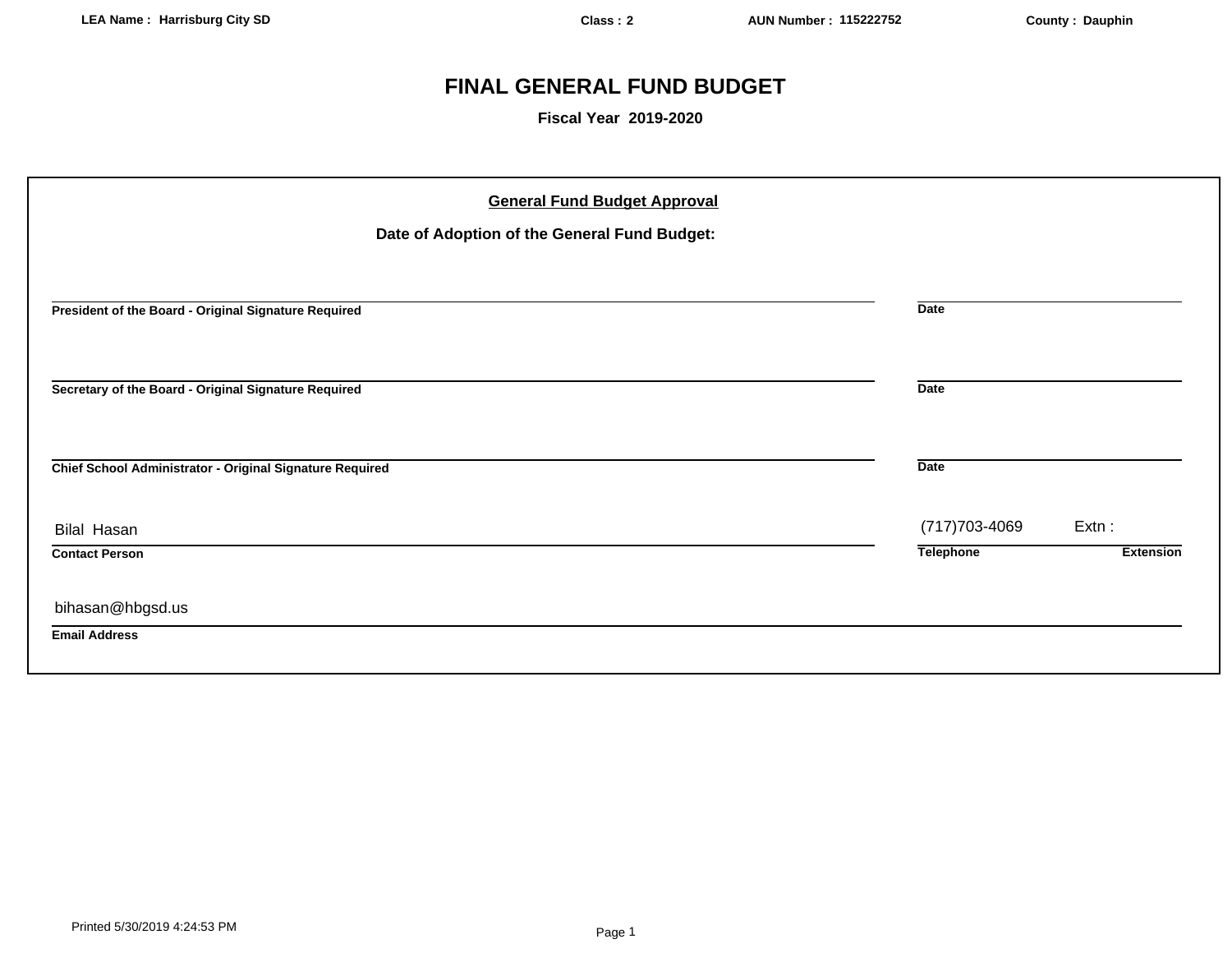# **CERTIFICATION OF ESTIMATED ENDING FUND BALANCE FROM 2019-2020 GENERAL FUND BUDGET**

24 PS 6-688

(10/2010)

| <b>SCHOOL DISTRICT:</b> | COUNTY: | AUN.     |
|-------------------------|---------|----------|
| Harrisburg City SD      | Dauphin | 15222752 |

No school district shall approve an increase in real property taxes unless it has adopted a budget that includes an estimated, ending unreserved undesignated fund balance (unassigned) less than or equal to the specified percentage of its total budgeted expenditures:

| <b>Total Budgeted Expenditures</b>    | <b>Fund Balance % Limit</b><br>(less than or equal to) |
|---------------------------------------|--------------------------------------------------------|
| Less Than or Equal to \$11,999,999    | 12.0%                                                  |
| Between \$12,000,000 and \$12,999,999 | 11.5%                                                  |
| Between \$13,000,000 and \$13,999,999 | 11.0%                                                  |
| Between \$14,000,000 and \$14,999,999 | 10.5%                                                  |
| Between \$15,000,000 and \$15,999,999 | 10.0%                                                  |
| Between \$16,000,000 and \$16,999,999 | 9.5%                                                   |
| Between \$17,000,000 and \$17,999,999 | $9.0\%$                                                |
| Between \$18,000,000 and \$18,999,999 | 8.5%                                                   |
| Greater Than or Equal to \$19,000,000 | $8.0\%$                                                |

Did you raise property taxes in SY 2019-2020 (compared to 2018-2019 )? Yes

No

x

If yes, see information below, taken from the 2019-2020 General Fund Budget.

| <b>Total Budgeted Expenditures</b>                                                   |     | \$158796733             |
|--------------------------------------------------------------------------------------|-----|-------------------------|
| <b>Ending Unassigned Fund Balance</b>                                                |     | \$836639                |
| Ending Unassigned Fund Balance as a percentage<br>(%) of Total Budgeted Expenditures |     | 0.5%                    |
| The Estimated Ending Unassigned Fund Balance is within the allowable limits.         | Yes | $\overline{\mathbf{x}}$ |
|                                                                                      | No  |                         |
| I hereby certify that the above information is accurate and complete.                |     |                         |

| SIGNATURE OF SUPERINTENDENT | <b>DATE</b> |
|-----------------------------|-------------|
|                             |             |

DUE DATE: AUGUST 15,2019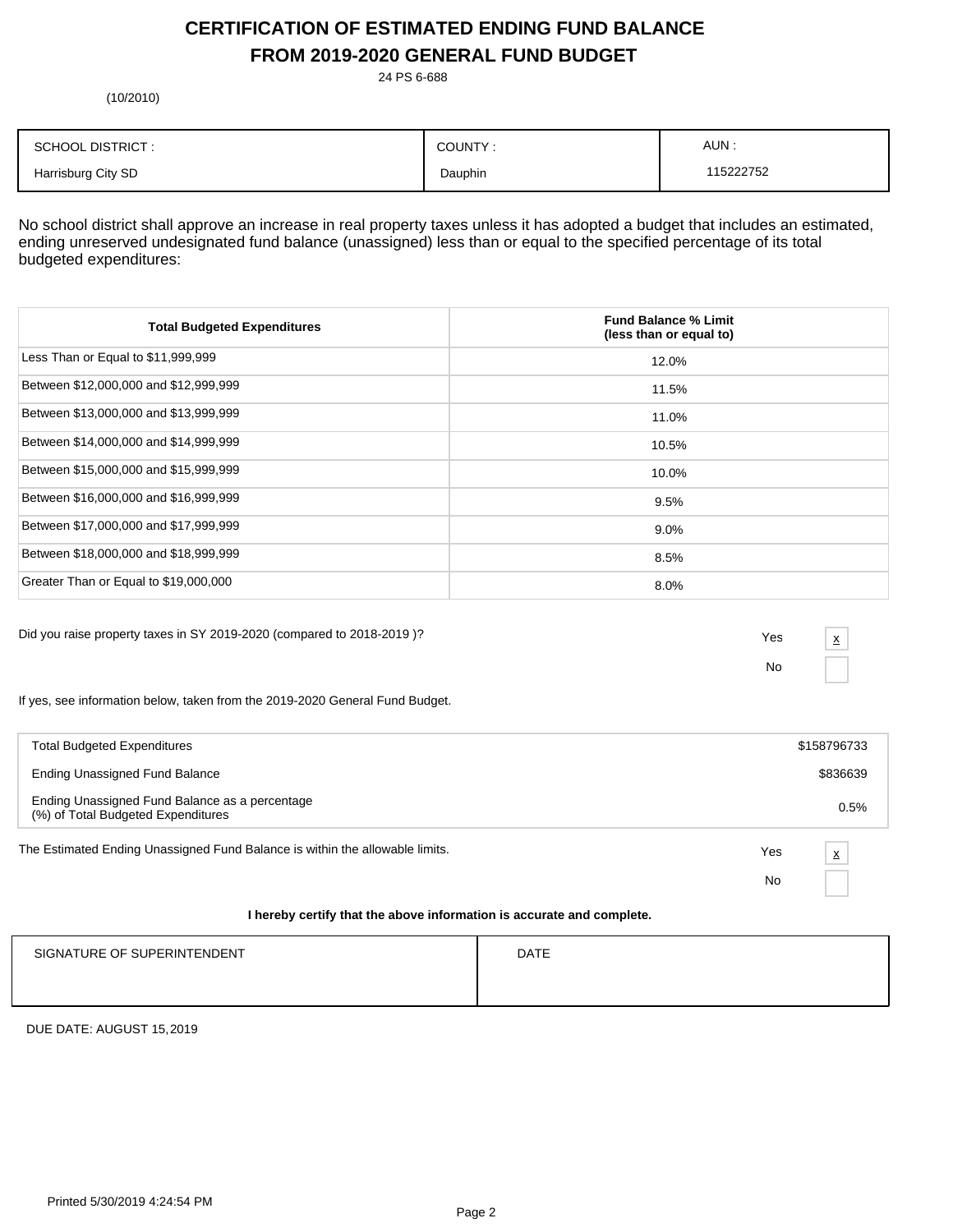# **CERTIFICATION OF USE OF PDE-2028**

# **FOR PUBLIC INSPECTION OF 2019-2020 PROPOSED BUDGET**

24 PS 6-687(a)(1)

(03/2006)

| <b>School District Name:</b> | County : | <b>AUN Number:</b> |
|------------------------------|----------|--------------------|
| <b>Harrisburg City SD</b>    | Dauphin  | 115222752          |

Section 687(a)(1) of the School Code requires the president of the board of school directors of each school district to certify to the Department of Education that the proposed budget was prepared, presented and will be made available for public inspection using the uniform form prepared and furnished by the Department of Education.

**I hereby certify that the above information is accurate and complete.**

| <b>SIGNATURE OF SCHOOL BOARD</b><br><b>PRESIDENT</b> | <b>DATE</b> |
|------------------------------------------------------|-------------|
|                                                      |             |

**DUE DATE: IMMEDIATELY FOLLOWING ADOPTION OF PROPOSED FINAL GENERAL FUND BUDGET**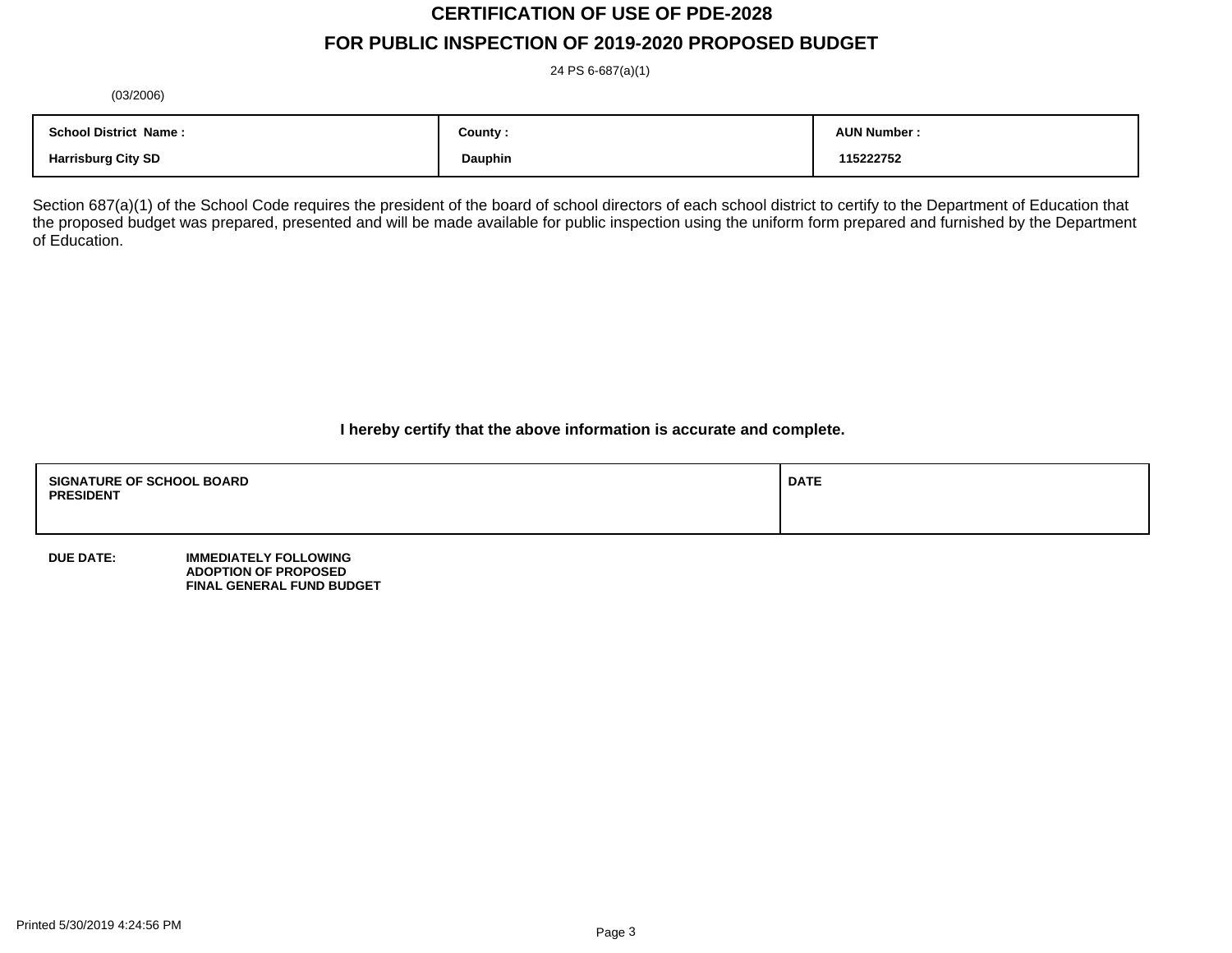# **2019-2020 Final General Fund Budget Validations**

**LEA : 115222752 Harrisburg City SD**

Printed 5/30/2019 4:24:57 PM

| <b>Val Number</b> | <b>Description</b>                                                                                                                                             | <b>Justification</b>                                                                                                                                                                           |
|-------------------|----------------------------------------------------------------------------------------------------------------------------------------------------------------|------------------------------------------------------------------------------------------------------------------------------------------------------------------------------------------------|
| 8060              | Ending Fund Balance Entry and Budgetary Reserve: If 5900 Budgetary Reserve<br>is not equal to 0, a justification must be entered below.                        | Budgetary Contingency of less than 1%.                                                                                                                                                         |
| 8080              | Ending Fund Balance Entry and Budgetary Reserve: If 0850 Estimated Ending<br>Unassigned Fund Balance is not equal to 0, a justification must be entered below. | Amount provided for potential shortfall in<br>revenues or unanticipated future expenditures.<br>The fund balance provides financial stability and<br>is within range of budgeted expenditures. |
| 8160              | Ending Fund Balance Entry and Budgetary Reserve: If 0840 Assigned Fund<br>Balance is not equal to 0, a justification must be entered below.                    | Projected results after utilizing assigned fund<br>balances will include remainders of those<br>assigned balances.                                                                             |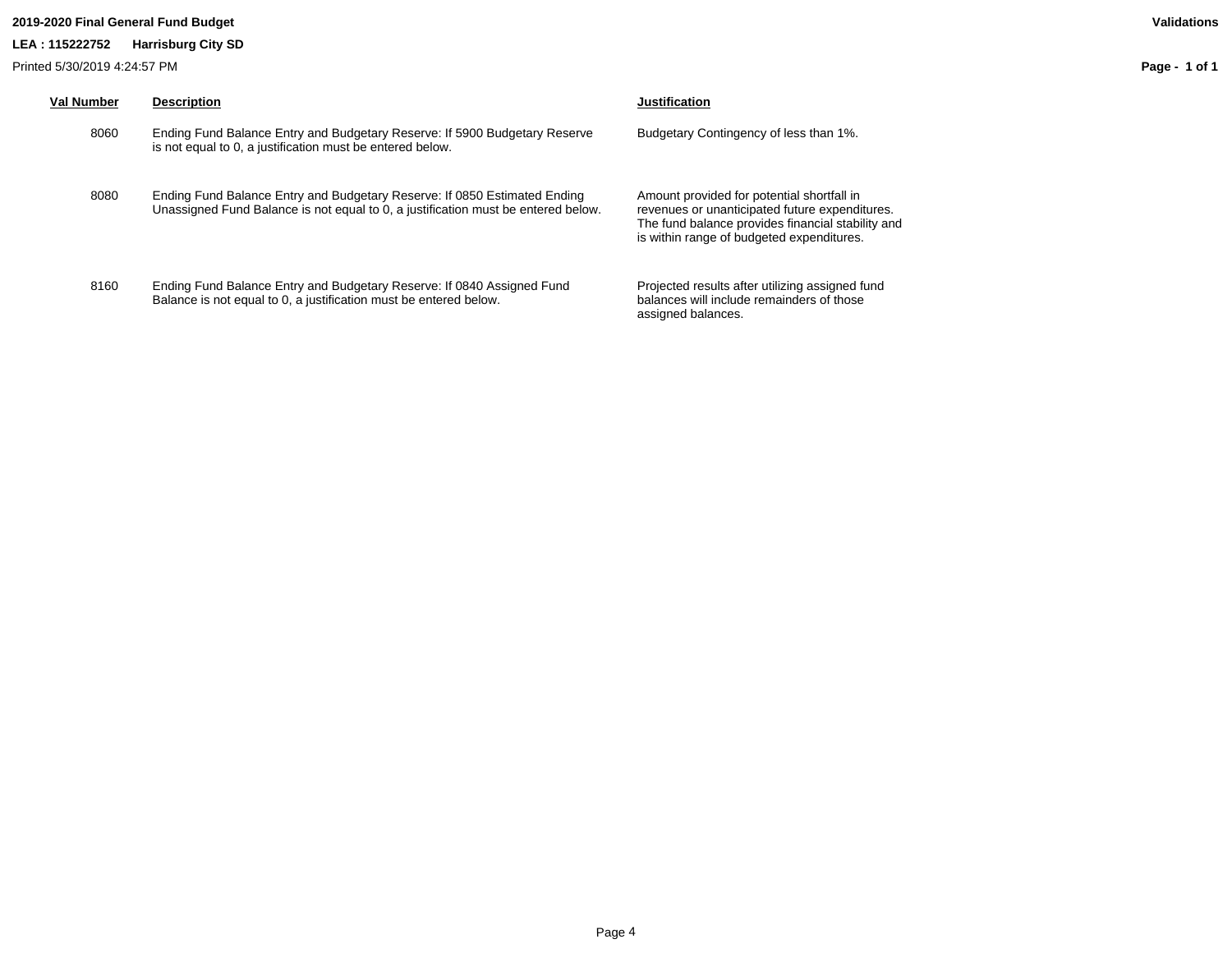| <b>ITEM</b>                                                                                                                                           | <b>AMOUNTS</b> |               |
|-------------------------------------------------------------------------------------------------------------------------------------------------------|----------------|---------------|
| Estimated Beginning Unreserved Fund Balance Available for Appropriation and Reserves Scheduled For Liquidation<br><b>During The Fiscal Year</b>       |                |               |
| 0810 Nonspendable Fund Balance                                                                                                                        | 1,371,263      |               |
| 0820 Restricted Fund Balance                                                                                                                          |                |               |
| 0830 Committed Fund Balance                                                                                                                           | 402,381        |               |
| 0840 Assigned Fund Balance                                                                                                                            | 16,340,909     |               |
| 0850 Unassigned Fund Balance                                                                                                                          | 1,030,200      |               |
| Total Estimated Beginning Unreserved Fund Balance Available for Appropriation and Reserves Scheduled For Liquidation<br><b>During The Fiscal Year</b> |                | \$17,773,490  |
| <b>Estimated Revenues And Other Financing Sources</b>                                                                                                 |                |               |
| 6000 Revenue from Local Sources                                                                                                                       | 57,486,426     |               |
| 7000 Revenue from State Sources                                                                                                                       | 84,446,600     |               |
| 8000 Revenue from Federal Sources                                                                                                                     | 13,767,765     |               |
| 9000 Other Financing Sources                                                                                                                          |                |               |
| <b>Total Estimated Revenues And Other Financing Sources</b>                                                                                           |                | \$155,700,791 |
| Total Estimated Fund Balance, Revenues, and Other Financing Sources Available for Appropriation                                                       |                | \$173,474,281 |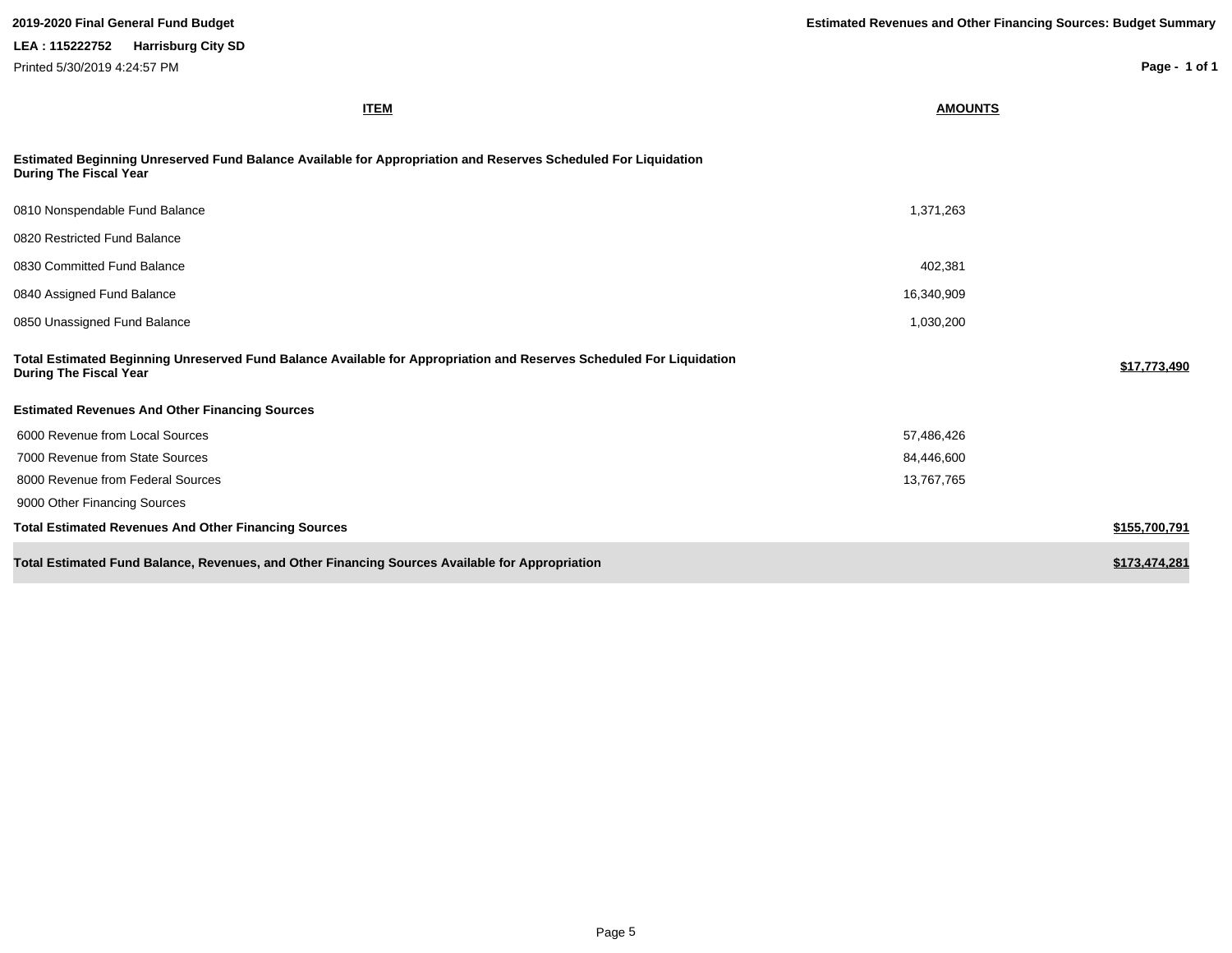# Printed 5/30/2019 4:24:58 PM

**Page - 1 of 2**

|  |  |  | <b>REVENUE FROM LOCAL SOURCES</b> |  |
|--|--|--|-----------------------------------|--|
|  |  |  |                                   |  |

| 6111 Current Real Estate Taxes                                                                          | 39,387,815   |
|---------------------------------------------------------------------------------------------------------|--------------|
| 6113 Public Utility Realty Taxes                                                                        | 50,000       |
| 6114 Payments in Lieu of Current Taxes - State / Local                                                  | 1,940,000    |
| 6140 Current Act 511 Taxes - Flat Rate Assessments                                                      | 851,600      |
| 6150 Current Act 511 Taxes - Proportional Assessments                                                   | 6,632,545    |
| 6400 Delinquencies on Taxes Levied / Assessed by the LEA                                                | 5,785,138    |
| 6500 Earnings on Investments                                                                            | 500,000      |
| 6700 Revenues from LEA Activities                                                                       | 50,000       |
| 6800 Revenues from Intermediary Sources / Pass-Through Funds                                            | 1,360,866    |
| 6910 Rentals                                                                                            | 56,041       |
| 6920 Contributions and Donations from Private Sources                                                   | 427,000      |
| 6940 Tuition from Patrons                                                                               | 210,000      |
| 6960 Services Provided Other Local Governmental Units / LEAs                                            | 500          |
| 6990 Refunds and Other Miscellaneous Revenue                                                            | 234,921      |
| <b>REVENUE FROM LOCAL SOURCES</b>                                                                       | \$57,486,426 |
| <b>REVENUE FROM STATE SOURCES</b>                                                                       |              |
| 7110 Basic Education Funding                                                                            | 53,654,193   |
| 7271 Special Education funds for School-Aged Pupils                                                     | 6,228,581    |
| 7292 Pre-K Counts                                                                                       | 146,855      |
| 7299 Program Revenues Not Listed Previously in the 7200 Series                                          | 1,223,000    |
| 7311 Pupil Transportation Subsidy                                                                       | 953,593      |
| 7312 Nonpublic and Charter School Pupil Transportation Subsidy                                          | 815,768      |
| 7320 Rental and Sinking Fund Payments / Building Reimbursement Subsidy                                  | 1,527,653    |
| 7330 Health Services (Medical, Dental, Nurse, Act 25)                                                   | 130,000      |
| 7340 State Property Tax Reduction Allocation                                                            | 2,771,635    |
| 7505 Ready to Learn Block Grant                                                                         | 1,807,251    |
| 7599 Other State Revenue Not Listed Elsewhere in the 7000 Series                                        | 100,000      |
| 7810 State Share of Social Security and Medicare Taxes                                                  | 2,287,753    |
| 7820 State Share of Retirement Contributions                                                            | 12,800,318   |
| <b>REVENUE FROM STATE SOURCES</b>                                                                       | \$84,446,600 |
| <b>REVENUE FROM FEDERAL SOURCES</b>                                                                     |              |
| 8110 Payments for Federally Impacted Areas                                                              | 20,184       |
| 8514 NCLB, Title I - Improving the Academic Achievement of the<br>Disadvantaged                         | 10,733,559   |
| 8515 NCLB, Title II - Preparing, Training and Recruiting High Quality<br><b>Teachers and Principals</b> | 558,450      |

**Amount**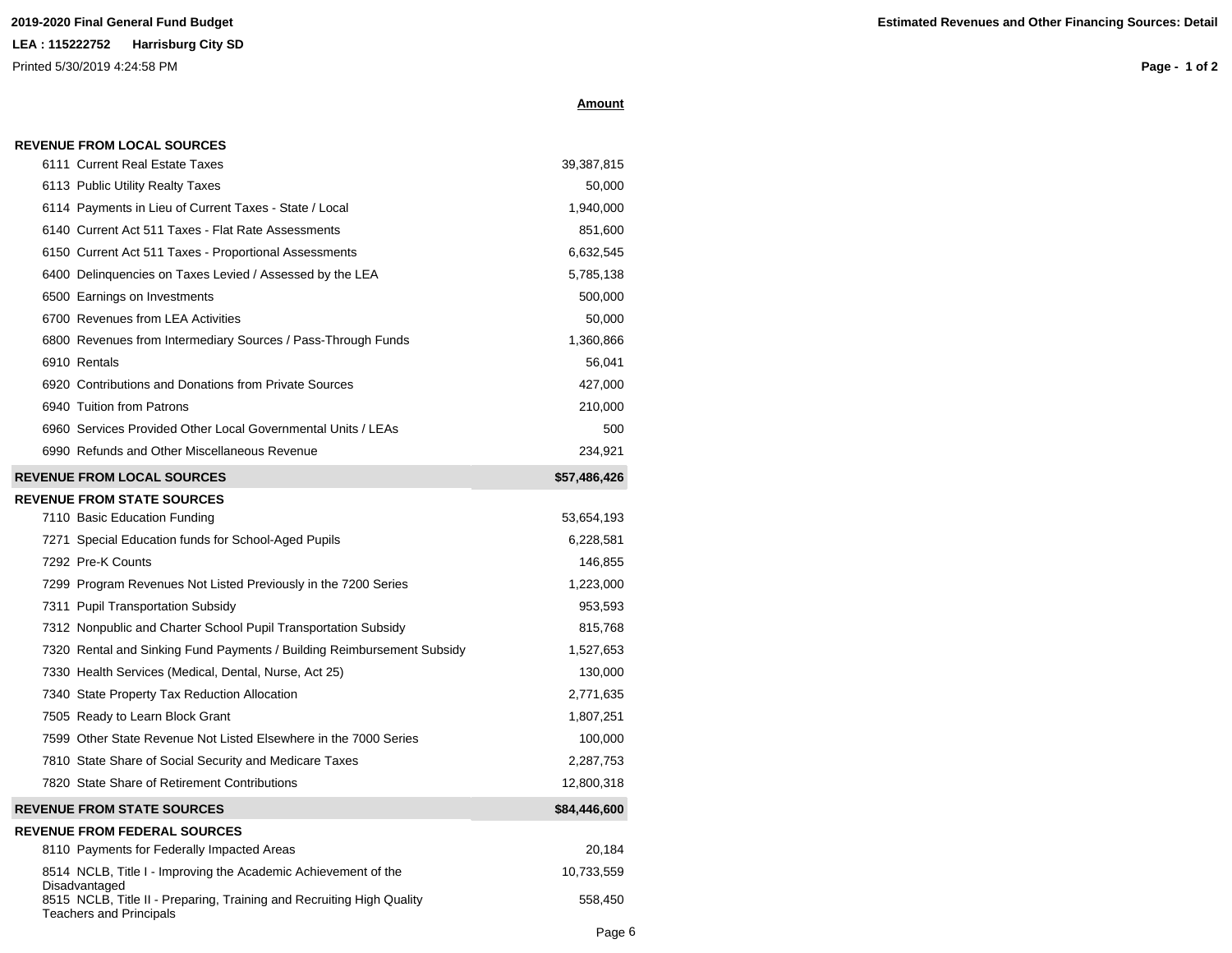# **LEA : 115222752 Harrisburg City SD**

Printed 5/30/2019 4:24:58 PM

**Amount**

| <b>REVENUE FROM FEDERAL SOURCES</b> |  |
|-------------------------------------|--|
|-------------------------------------|--|

| 8516 NCLB, Title III - Language Instruction for Limited English Proficient and<br><b>Immigrant Students</b> | 238,013      |
|-------------------------------------------------------------------------------------------------------------|--------------|
| 8517 NCLB, Title IV - 21St Century Schools                                                                  | 430.144      |
| 8690 Other Restricted Federal Grants-in-Aid Through the Commonwealth of<br><b>PA</b>                        | 1,041,065    |
| 8732 ARRA - Qualified School Construction Bonds (QSCB)                                                      | 396,350      |
| 8810 School-Based Access Medicaid Reimbursement Program (SBAP)<br>Reimbursements (Access)                   | 350.000      |
| <b>REVENUE FROM FEDERAL SOURCES</b>                                                                         | \$13,767,765 |
| TOTAL ESTIMATED REVENUES AND OTHER SOURCES                                                                  | 155,700,791  |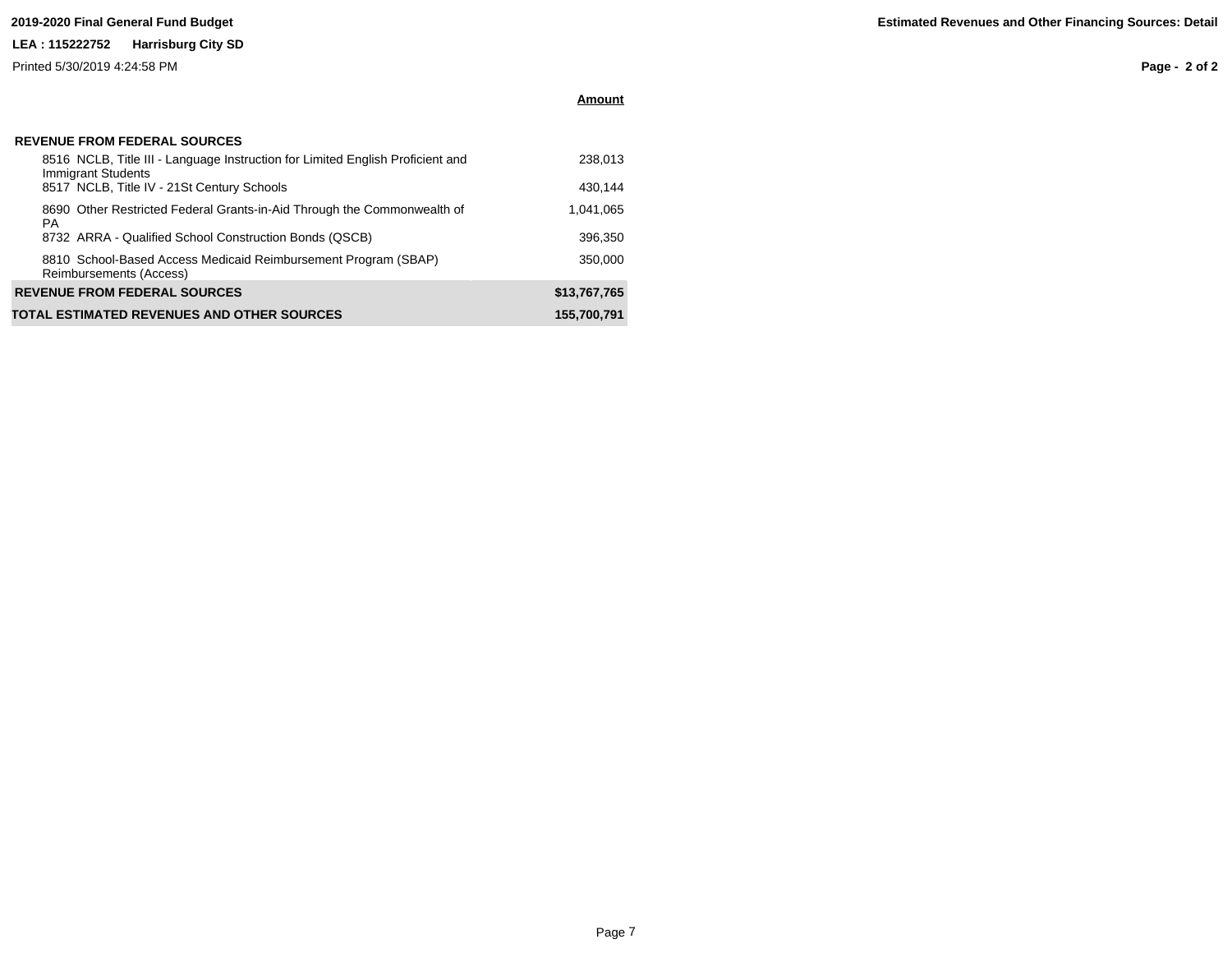**AUN: 115222752 Harrisburg City SD** Printed 5/30/2019 4:24:59 PM

|    | Act 1 Index (current): 3.4%                           |                    |                 |
|----|-------------------------------------------------------|--------------------|-----------------|
|    | <b>Calculation Method:</b>                            | Rate               |                 |
|    | Approx. Tax Revenue from RE Taxes:                    | \$39,387,815       |                 |
|    | <b>Amount of Tax Relief for Homestead Exclusions</b>  | <u>\$2,771,635</u> |                 |
|    | <b>Total Approx. Tax Revenue:</b>                     | \$42,159,450       |                 |
|    | Approx. Tax Levy for Tax Rate Calculation:            | \$48,044,986       |                 |
|    |                                                       | Dauphin            | <b>Total</b>    |
|    | 2018-19 Data                                          |                    |                 |
|    | a. Assessed Value                                     | \$1,612,706,400    | \$1,612,706,400 |
|    | b. Real Estate Mills                                  | 28.8008            |                 |
| L. | 2019-20 Data                                          |                    |                 |
|    | c. 2017 STEB Market Value                             | \$2,062,025,534    | \$2,062,025,534 |
|    | d. Assessed Value                                     | \$1,613,330,602    | \$1,613,330,602 |
|    | e. Assessed Value of New Constr/ Renov                | \$0                | \$0             |
|    | 2018-19 Calculations                                  |                    |                 |
|    | f. 2018-19 Tax Levy                                   | \$46,447,234       | \$46,447,234    |
|    | $(a * b)$                                             |                    |                 |
|    | 2019-20 Calculations                                  |                    |                 |
| Ш. | g. Percent of Total Market Value                      | 100.00000%         | 100.00000%      |
|    | h. Rebalanced 2018-19 Tax Levy                        | \$46,447,234       | \$46,447,234    |
|    | (f Total $*$ g)                                       |                    |                 |
|    | i. Base Mills Subject to Index                        | 28.8008            |                 |
|    | $(h / a * 1000)$ if no reassessment                   |                    |                 |
|    | $(h / (d-e) * 1000)$ if reassessment                  |                    |                 |
|    | <b>Calculation of Tax Rates and Levies Generated</b>  |                    |                 |
|    | j. Weighted Avg. Collection Percentage                | 87.00000%          | 87.00000%       |
|    | k. Tax Levy Needed                                    | \$48,044,986       | \$48,044,986    |
|    | (Approx. Tax Levy * g)                                |                    |                 |
|    | I. 2019-20 Real Estate Tax Rate                       | 29.7800            |                 |
| Ш. | $(k/d * 1000)$                                        |                    |                 |
|    | m. Tax Levy Generated by Mills                        | \$48,044,985       | \$48,044,985    |
|    | $(1/1000 * d)$                                        |                    |                 |
|    | n. Tax Levy minus Tax Relief for Homestead Exclusions |                    | \$45,273,350    |
|    | (m - Amount of Tax Relief for Homestead Exclusions)   |                    |                 |
|    | o. Net Tax Revenue Generated By Mills                 |                    | \$39,387,815    |
|    | (n * Est. Pct. Collection)                            |                    |                 |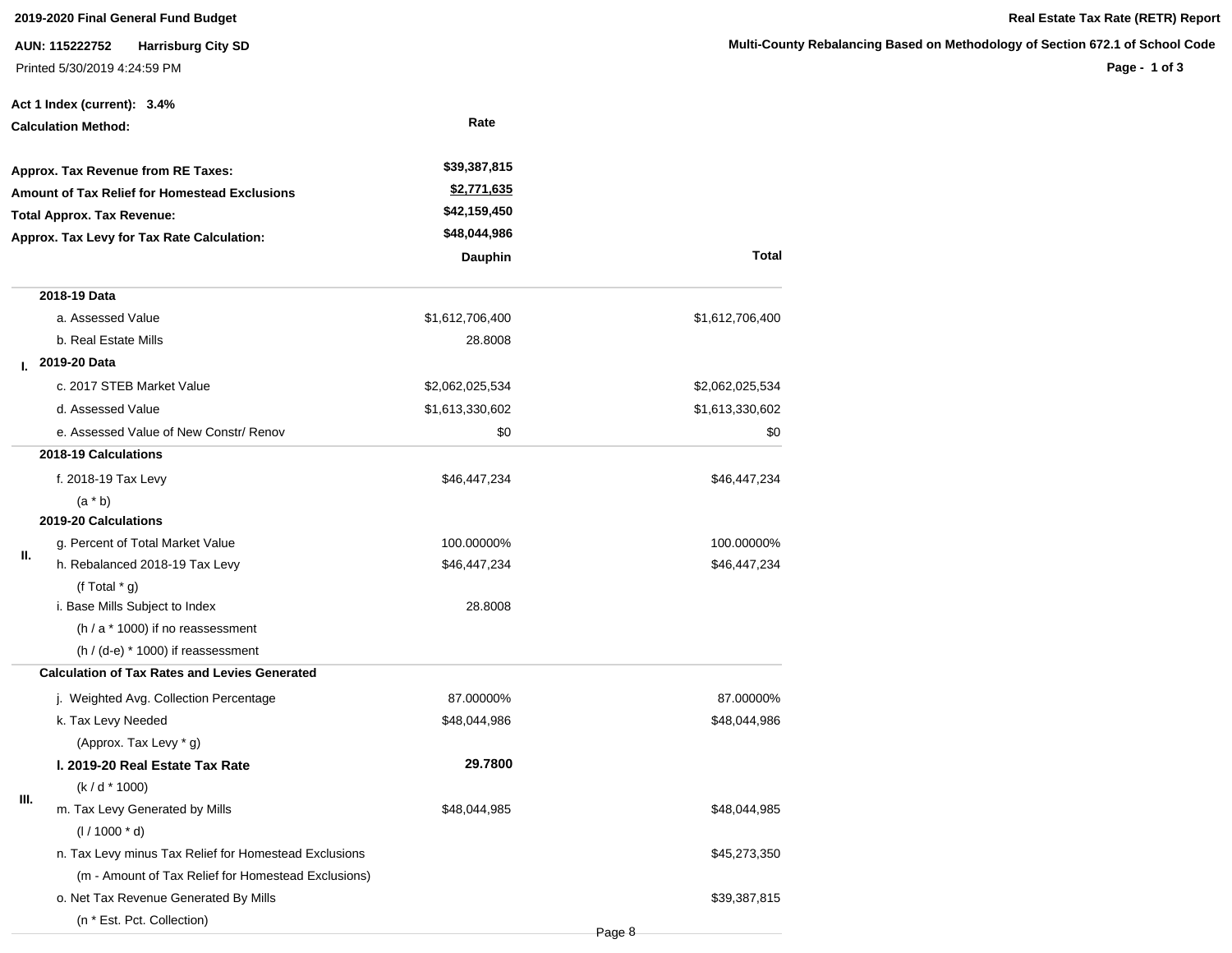| 2019-2020 Final General Fund Budget |                                                                             |              |                       |  |  |  |
|-------------------------------------|-----------------------------------------------------------------------------|--------------|-----------------------|--|--|--|
|                                     | AUN: 115222752<br><b>Harrisburg City SD</b><br>Printed 5/30/2019 4:24:59 PM |              | <b>Multi-County I</b> |  |  |  |
|                                     | Act 1 Index (current): 3.4%                                                 |              |                       |  |  |  |
|                                     | <b>Calculation Method:</b>                                                  | Rate         |                       |  |  |  |
|                                     | Approx. Tax Revenue from RE Taxes:                                          | \$39,387,815 |                       |  |  |  |
|                                     | Amount of Tax Relief for Homestead Exclusions                               | \$2,771,635  |                       |  |  |  |
|                                     | <b>Total Approx. Tax Revenue:</b>                                           | \$42,159,450 |                       |  |  |  |
|                                     | Approx. Tax Levy for Tax Rate Calculation:                                  | \$48,044,986 |                       |  |  |  |
|                                     |                                                                             | Dauphin      | <b>Total</b>          |  |  |  |
|                                     | <b>Index Maximums</b>                                                       |              |                       |  |  |  |
|                                     | p. Maximum Mills Based On Index                                             | 29.7800      |                       |  |  |  |
|                                     | $(i * (1 + Index))$                                                         |              |                       |  |  |  |
|                                     | q. Mills In Excess of Index                                                 | 0.0000       |                       |  |  |  |
|                                     | $(if (l > p), (l - p))$                                                     |              |                       |  |  |  |
|                                     | r. Maximum Tax Levy Based On Index                                          | \$48,044,985 | \$48,044,985          |  |  |  |
| IV.                                 | $(p / 1000 * d)$                                                            |              |                       |  |  |  |
|                                     | s. Millage Rate within Index?                                               | Yes          |                       |  |  |  |
|                                     | $($ lf $ $ > $p$ Then No)                                                   |              |                       |  |  |  |
|                                     | t. Tax Levy In Excess of Index                                              | \$0          | \$0                   |  |  |  |
|                                     | $(if (m > r), (m - r))$                                                     |              |                       |  |  |  |
|                                     | u. Tax Revenue In Excess of Index                                           | \$0          | \$0                   |  |  |  |
|                                     | (t * Est. Pct. Collection)                                                  |              |                       |  |  |  |

|    | Information Related to Property Tax Relief    |             |          |
|----|-----------------------------------------------|-------------|----------|
|    | Assessed Value Exclusion per Homestead        | \$15,282,00 |          |
| v. | Number of Homestead/Farmstead Properties      | 6091        | 6091     |
|    | Median Assessed Value of Homestead Properties |             | \$53,500 |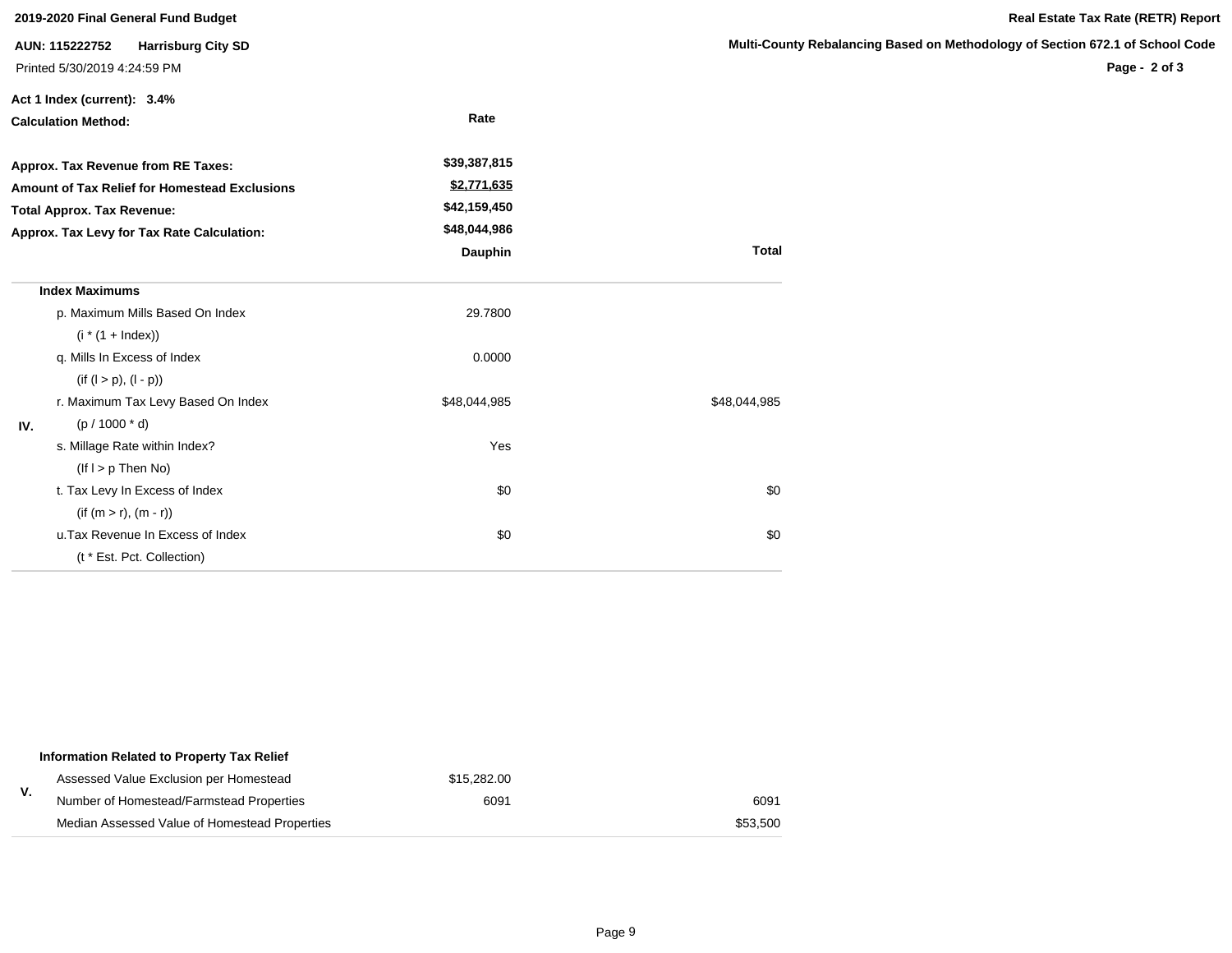| 2019-2020 Final General Fund Budget                                                                                                                                           |                                                                        |                    |                      |     | <b>Real Estate Tax Rate (RETR) Report</b>                                                      |
|-------------------------------------------------------------------------------------------------------------------------------------------------------------------------------|------------------------------------------------------------------------|--------------------|----------------------|-----|------------------------------------------------------------------------------------------------|
| <b>Harrisburg City SD</b><br>AUN: 115222752<br>Printed 5/30/2019 4:24:59 PM                                                                                                   |                                                                        |                    |                      |     | Multi-County Rebalancing Based on Methodology of Section 672.1 of School Code<br>Page - 3 of 3 |
| Act 1 Index (current): 3.4%<br><b>Calculation Method:</b>                                                                                                                     | Rate                                                                   |                    |                      |     |                                                                                                |
| Approx. Tax Revenue from RE Taxes:<br><b>Amount of Tax Relief for Homestead Exclusions</b><br><b>Total Approx. Tax Revenue:</b><br>Approx. Tax Levy for Tax Rate Calculation: | \$39,387,815<br>\$2,771,635<br>\$42,159,450<br>\$48,044,986<br>Dauphin |                    | <b>Total</b>         |     |                                                                                                |
| State Property Tax Reduction Allocation used for: Homestead Exclusions<br>Prior Year State Property Tax Reduction Allocation used for: Homestead Exclusions                   |                                                                        | \$2,771,635<br>\$0 | Lowering RE Tax Rate | \$0 | \$2,771,635<br>\$0                                                                             |
| <b>Amount of Tax Relief from State/Local Sources</b>                                                                                                                          |                                                                        |                    |                      |     | \$2,771,635                                                                                    |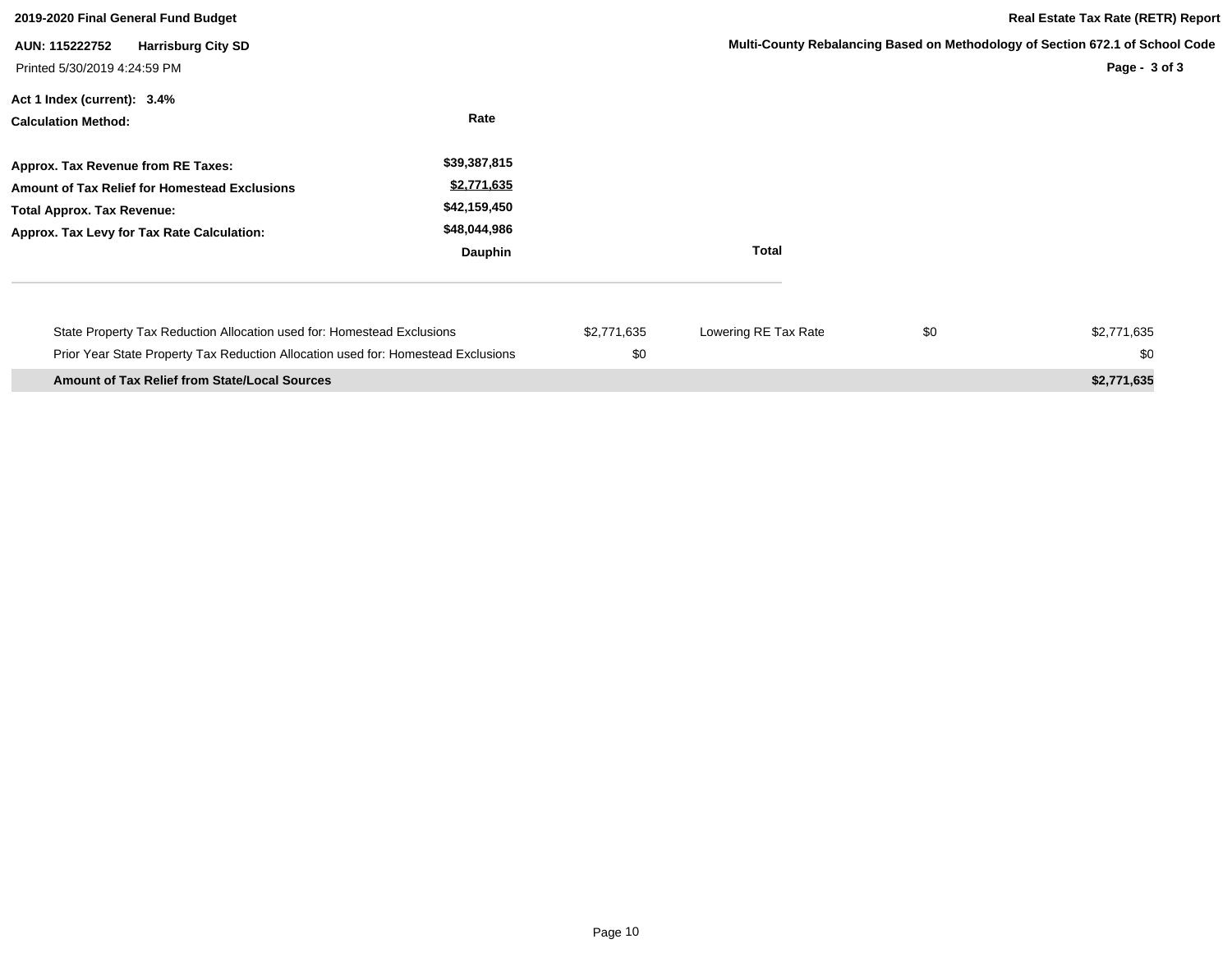**LEA : 115222752 Harrisburg City SD** Printed 5/30/2019 4:25:00 PM

# **2019-2020 Final General Fund Budget Local Education Agency Tax Data REAL ESTATE, PER CAPITA (SEC. 679), EIT/PIT (ACT 1), LOCAL ENABLING (ACT 511)**

# **Page - 1 of 1**

# **CODE**

| <b>Homestead Exclusions</b><br>Exclusions<br><b>Generated By Mills</b><br><b>Percent Collected</b><br>County Name Taxable Assessed Value<br><b>Real Estate Mills</b><br>Tax Levy Generated by Mills<br>Dauphin<br>29.7800<br>1,613,330,602<br>48,044,985<br>87.00000%<br>Totals:<br>48,044,985 -<br>$2,771,635 =$<br>45,273,350 X<br>1,613,330,602<br>$87.00000\% =$<br>39,387,815<br><b>Estimated Revenue</b><br>Rate<br>6120<br><b>Current Per Capita Taxes, Section 679</b><br>\$0.00<br>6140<br>Current Act 511 Taxes - Flat Rate Assessments<br>Add'l Rate (if appl.)<br><b>Tax Levy</b><br><b>Estimated Revenue</b><br>Rate<br>6141<br>Current Act 511 Per Capita Taxes<br>\$0.00<br>\$0.00<br>$\Omega$<br>6142<br>Current Act 511 Occupation Taxes - Flat Rate<br>\$120.00<br>\$0.00<br>625,000<br><b>Current Act 511 Local Services Taxes</b><br>6143<br>\$5.00<br>\$0.00<br>226,600<br>6144<br><b>Current Act 511 Trailer Taxes</b><br>\$0.00<br>\$0.00<br>$\Omega$<br>6145<br>Current Act 511 Business Privilege Taxes - Flat Rate<br>\$0.00<br>\$0.00<br>0 |          |
|-----------------------------------------------------------------------------------------------------------------------------------------------------------------------------------------------------------------------------------------------------------------------------------------------------------------------------------------------------------------------------------------------------------------------------------------------------------------------------------------------------------------------------------------------------------------------------------------------------------------------------------------------------------------------------------------------------------------------------------------------------------------------------------------------------------------------------------------------------------------------------------------------------------------------------------------------------------------------------------------------------------------------------------------------------------------------|----------|
|                                                                                                                                                                                                                                                                                                                                                                                                                                                                                                                                                                                                                                                                                                                                                                                                                                                                                                                                                                                                                                                                       |          |
|                                                                                                                                                                                                                                                                                                                                                                                                                                                                                                                                                                                                                                                                                                                                                                                                                                                                                                                                                                                                                                                                       |          |
|                                                                                                                                                                                                                                                                                                                                                                                                                                                                                                                                                                                                                                                                                                                                                                                                                                                                                                                                                                                                                                                                       |          |
|                                                                                                                                                                                                                                                                                                                                                                                                                                                                                                                                                                                                                                                                                                                                                                                                                                                                                                                                                                                                                                                                       |          |
|                                                                                                                                                                                                                                                                                                                                                                                                                                                                                                                                                                                                                                                                                                                                                                                                                                                                                                                                                                                                                                                                       |          |
|                                                                                                                                                                                                                                                                                                                                                                                                                                                                                                                                                                                                                                                                                                                                                                                                                                                                                                                                                                                                                                                                       |          |
|                                                                                                                                                                                                                                                                                                                                                                                                                                                                                                                                                                                                                                                                                                                                                                                                                                                                                                                                                                                                                                                                       |          |
|                                                                                                                                                                                                                                                                                                                                                                                                                                                                                                                                                                                                                                                                                                                                                                                                                                                                                                                                                                                                                                                                       |          |
|                                                                                                                                                                                                                                                                                                                                                                                                                                                                                                                                                                                                                                                                                                                                                                                                                                                                                                                                                                                                                                                                       | 625,000  |
|                                                                                                                                                                                                                                                                                                                                                                                                                                                                                                                                                                                                                                                                                                                                                                                                                                                                                                                                                                                                                                                                       | 226,600  |
|                                                                                                                                                                                                                                                                                                                                                                                                                                                                                                                                                                                                                                                                                                                                                                                                                                                                                                                                                                                                                                                                       | $\Omega$ |
|                                                                                                                                                                                                                                                                                                                                                                                                                                                                                                                                                                                                                                                                                                                                                                                                                                                                                                                                                                                                                                                                       |          |
| Current Act 511 Mechanical Device Taxes - Flat Rate<br>6146<br>\$0.00<br>\$0.00<br>∩                                                                                                                                                                                                                                                                                                                                                                                                                                                                                                                                                                                                                                                                                                                                                                                                                                                                                                                                                                                  |          |
| Current Act 511 Taxes, Other Flat Rate Assessments<br>6149<br>\$0.00<br>\$0.00<br>$\Omega$                                                                                                                                                                                                                                                                                                                                                                                                                                                                                                                                                                                                                                                                                                                                                                                                                                                                                                                                                                            | $\Omega$ |
| Total Current Act 511 Taxes - Flat Rate Assessments<br>851,600                                                                                                                                                                                                                                                                                                                                                                                                                                                                                                                                                                                                                                                                                                                                                                                                                                                                                                                                                                                                        | 851,600  |
| Current Act 511 Taxes - Proportional Assessments<br>6150<br><b>Estimated Revenue</b><br>Add'l Rate (if appl.)<br><b>Tax Levy</b><br>Rate                                                                                                                                                                                                                                                                                                                                                                                                                                                                                                                                                                                                                                                                                                                                                                                                                                                                                                                              |          |
| 6151<br><b>Current Act 511 Earned Income Taxes</b><br>3,800,000<br>3,800,000<br>0.500%<br>0.000%                                                                                                                                                                                                                                                                                                                                                                                                                                                                                                                                                                                                                                                                                                                                                                                                                                                                                                                                                                      |          |
| 6152<br><b>Current Act 511 Occupation Taxes</b><br>0.0000<br>0.0000<br>$\Omega$                                                                                                                                                                                                                                                                                                                                                                                                                                                                                                                                                                                                                                                                                                                                                                                                                                                                                                                                                                                       | $\Omega$ |
| Current Act 511 Real Estate Transfer Taxes<br>6153<br>0.000%<br>0.500%<br>600,000                                                                                                                                                                                                                                                                                                                                                                                                                                                                                                                                                                                                                                                                                                                                                                                                                                                                                                                                                                                     | 600,000  |
| 6154<br><b>Current Act 511 Amusement Taxes</b><br>5.000%<br>0.000%<br>308,000                                                                                                                                                                                                                                                                                                                                                                                                                                                                                                                                                                                                                                                                                                                                                                                                                                                                                                                                                                                         | 308,000  |
| 6155<br>Current Act 511 Business Privilege Taxes<br>0.0000<br>0.0000<br>0                                                                                                                                                                                                                                                                                                                                                                                                                                                                                                                                                                                                                                                                                                                                                                                                                                                                                                                                                                                             | $\Omega$ |
| 6156<br>Current Act 511 Mechanical Device Taxes - Percentage<br>0.000%<br>0.000%<br>$\Omega$                                                                                                                                                                                                                                                                                                                                                                                                                                                                                                                                                                                                                                                                                                                                                                                                                                                                                                                                                                          | $\Omega$ |
| <b>Current Act 511 Mercantile Taxes</b><br>6157<br>0.7500<br>0.0000<br>1,924,545<br>1,924,545                                                                                                                                                                                                                                                                                                                                                                                                                                                                                                                                                                                                                                                                                                                                                                                                                                                                                                                                                                         |          |
| 6159<br>Current Act 511 Taxes, Other Proportional Assessments<br>0.0000<br>0.0000<br>$\Omega$                                                                                                                                                                                                                                                                                                                                                                                                                                                                                                                                                                                                                                                                                                                                                                                                                                                                                                                                                                         |          |
| 6,632,545<br>Total Current Act 511 Taxes - Proportional Assessments<br>6,632,545                                                                                                                                                                                                                                                                                                                                                                                                                                                                                                                                                                                                                                                                                                                                                                                                                                                                                                                                                                                      |          |
| <b>Total Act 511, Current Taxes</b><br>7,484,145                                                                                                                                                                                                                                                                                                                                                                                                                                                                                                                                                                                                                                                                                                                                                                                                                                                                                                                                                                                                                      |          |
| <b>Act 511 Tax Limit</b><br>2,062,025,534 X<br>12<br>24,744,306<br>$\rightarrow$                                                                                                                                                                                                                                                                                                                                                                                                                                                                                                                                                                                                                                                                                                                                                                                                                                                                                                                                                                                      |          |
| <b>Market Value</b><br><b>Mills</b><br>(511 Limit)                                                                                                                                                                                                                                                                                                                                                                                                                                                                                                                                                                                                                                                                                                                                                                                                                                                                                                                                                                                                                    |          |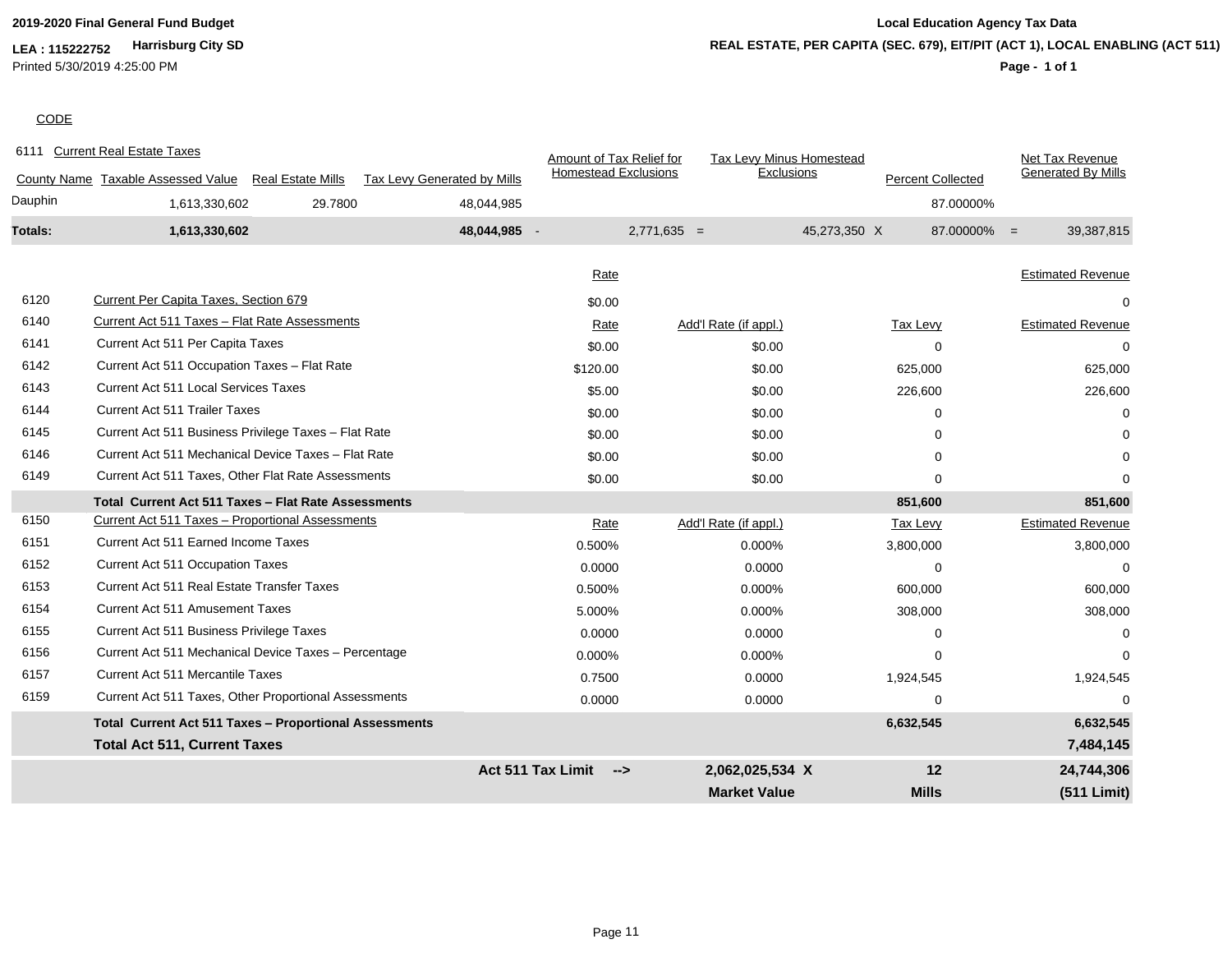# **LEA : 115222752 Harrisburg City SD**

Printed 5/30/2019 4:25:01 PM

| Tax                 |                                                                                                           | Tax Rate Charged in:    |          | Percent           | Less than                   |              | <b>Additional Tax Rate</b><br>Charged in: |         | Percent           | Less than            |
|---------------------|-----------------------------------------------------------------------------------------------------------|-------------------------|----------|-------------------|-----------------------------|--------------|-------------------------------------------|---------|-------------------|----------------------|
| <b>Functio</b><br>n | <b>Description</b>                                                                                        | 2018-19<br>(Rebalanced) | 2019-20  | Change in<br>Rate | or equal to<br><b>Index</b> | <b>Index</b> | 2018-19<br>(Rebalanced)                   | 2019-20 | Change in<br>Rate | or equal to<br>Index |
| 6111                | <b>Current Real Estate Taxes</b>                                                                          |                         |          |                   |                             |              |                                           |         |                   |                      |
|                     | Dauphin                                                                                                   | 28.8008                 | 29.7800  | 3.40%             | Yes                         | 3.4%         |                                           |         |                   |                      |
| 6120                | Current Per Capita Taxes, Section 679                                                                     |                         |          |                   |                             | 3.4%         |                                           |         |                   |                      |
|                     | Current Act 511 Taxes - Flat Rate Assessments                                                             |                         |          |                   |                             |              |                                           |         |                   |                      |
| 6141                | Current Act 511 Per Capita Taxes                                                                          |                         |          |                   |                             | 3.4%         |                                           |         |                   |                      |
| 6142                | Current Act 511 Occupation Taxes - Flat Rate                                                              | \$120.00                | \$120.00 | 0.00%             | Yes                         | 3.4%         |                                           |         |                   |                      |
| 6143                | <b>Current Act 511 Local Services Taxes</b>                                                               | \$5.00                  | \$5.00   | 0.00%             | Yes                         | 3.4%         |                                           |         |                   |                      |
| 6144                | Current Act 511 Trailer Taxes                                                                             |                         |          |                   |                             | 3.4%         |                                           |         |                   |                      |
| 6145                | Current Act 511 Business Privilege Taxes - Flat<br>Rate                                                   |                         |          |                   |                             | 3.4%         |                                           |         |                   |                      |
| 6146                | Current Act 511 Mechanical Device Taxes - Flat<br>Rate                                                    |                         |          |                   |                             | 3.4%         |                                           |         |                   |                      |
| 6149                | Current Act 511 Taxes, Other Flat Rate<br>Assessments<br>Current Act 511 Taxes - Proportional Assessments |                         |          |                   |                             | 3.4%         |                                           |         |                   |                      |
| 6151                | Current Act 511 Earned Income Taxes                                                                       | 0.500%                  | 0.500%   | 0.00%             | Yes                         | 3.4%         |                                           |         |                   |                      |
| 6152                | Current Act 511 Occupation Taxes                                                                          |                         |          |                   |                             | 3.4%         |                                           |         |                   |                      |
| 6153                | Current Act 511 Real Estate Transfer Taxes                                                                | 0.500%                  | 0.500%   | 0.00%             | Yes                         | 3.4%         |                                           |         |                   |                      |
| 6154                | <b>Current Act 511 Amusement Taxes</b>                                                                    | 5.000%                  | 5.000%   | 0.00%             | Yes                         | 3.4%         |                                           |         |                   |                      |
| 6155                | Current Act 511 Business Privilege Taxes                                                                  |                         |          |                   |                             | 3.4%         |                                           |         |                   |                      |
| 6156                | Current Act 511 Mechanical Device Taxes -<br>Percentage                                                   |                         |          |                   |                             | 3.4%         |                                           |         |                   |                      |
| 6157                | Current Act 511 Mercantile Taxes                                                                          | 0.7500                  | 0.7500   | 0.00%             | Yes                         | 3.4%         |                                           |         |                   |                      |
| 6159                | Current Act 511 Taxes, Other Proportional<br>Assessments                                                  |                         |          |                   |                             | 3.4%         |                                           |         |                   |                      |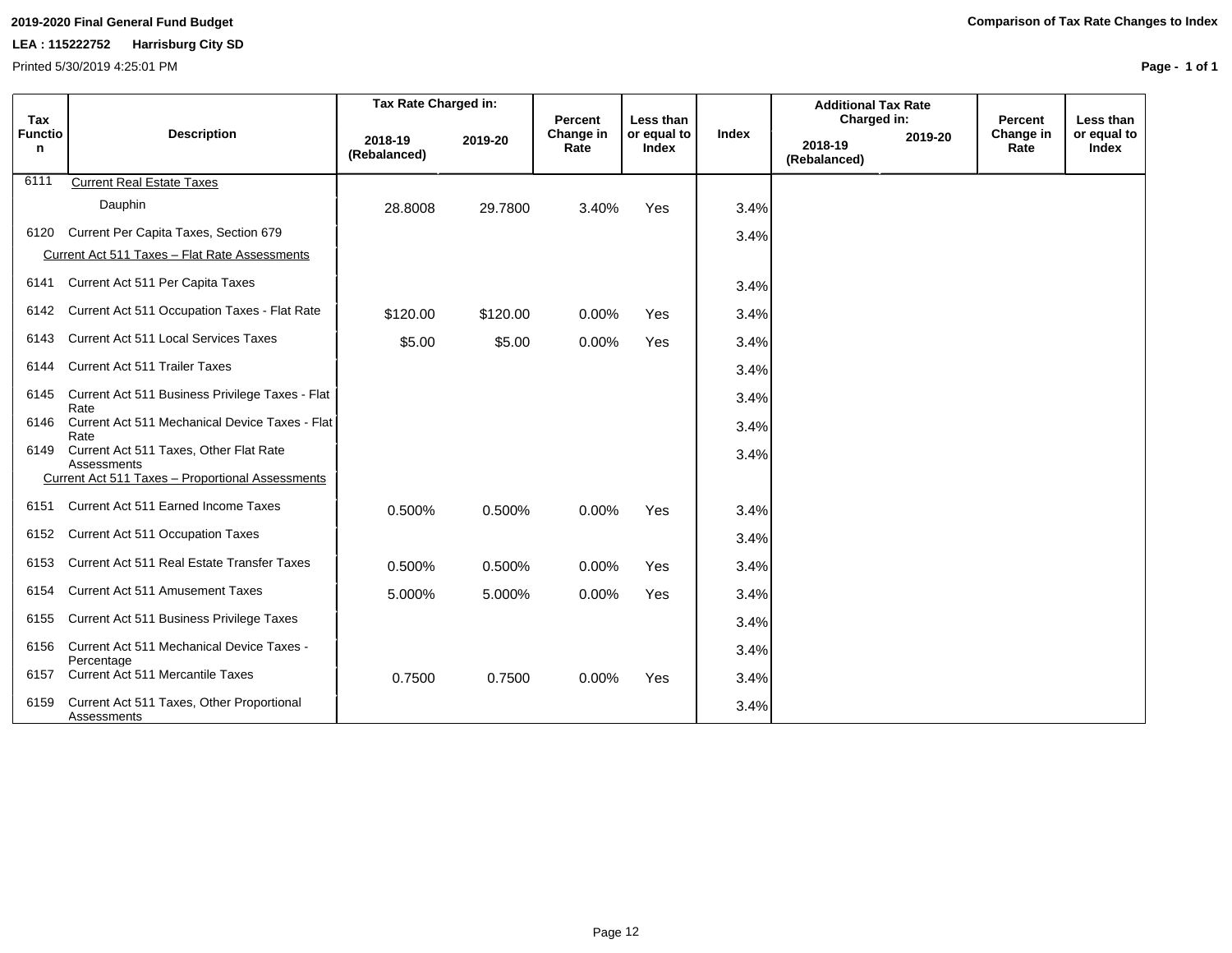| LEA : 115222752<br><b>Harrisburg City SD</b>                                                                                                                                                                                                                                                                                                                                                 |                                                                                                                 |
|----------------------------------------------------------------------------------------------------------------------------------------------------------------------------------------------------------------------------------------------------------------------------------------------------------------------------------------------------------------------------------------------|-----------------------------------------------------------------------------------------------------------------|
| Printed 5/30/2019 4:25:02 PM                                                                                                                                                                                                                                                                                                                                                                 | Page - 1 of 1                                                                                                   |
| <b>Description</b>                                                                                                                                                                                                                                                                                                                                                                           | Amount                                                                                                          |
| 1000 Instruction<br>1100 Regular Programs - Elementary / Secondary<br>1200 Special Programs - Elementary / Secondary                                                                                                                                                                                                                                                                         | 61,158,954<br>27,760,964                                                                                        |
| 1300 Vocational Education<br>1400 Other Instructional Programs - Elementary / Secondary<br>1700 Higher Education Programs for Secondary Students<br>1800 Pre-Kindergarten                                                                                                                                                                                                                    | 4,236,000<br>4,355,840<br>604,612<br>274,091                                                                    |
| <b>Total Instruction</b>                                                                                                                                                                                                                                                                                                                                                                     | \$98,390,461                                                                                                    |
| 2000 Support Services<br>2100 Support Services - Students<br>2200 Support Services - Instructional Staff<br>2300 Support Services - Administration<br>2400 Support Services - Pupil Health<br>2500 Support Services - Business<br>2600 Operation and Maintenance of Plant Services<br>2700 Student Transportation Services<br>2800 Support Services - Central<br>2900 Other Support Services | 4,870,283<br>2,800,156<br>6,940,548<br>673,687<br>1,399,406<br>9,898,437<br>3,986,051<br>3,847,912<br>1,157,492 |
| <b>Total Support Services</b>                                                                                                                                                                                                                                                                                                                                                                | \$35,573,972                                                                                                    |
| 3000 Operation of Non-Instructional Services<br>3200 Student Activities<br>3300 Community Services                                                                                                                                                                                                                                                                                           | 426,827<br>688,790                                                                                              |
| <b>Total Operation of Non-Instructional Services</b>                                                                                                                                                                                                                                                                                                                                         | \$1,115,617                                                                                                     |
| 5000 Other Expenditures and Financing Uses<br>5100 Debt Service / Other Expenditures and Financing Uses<br>5200 Interfund Transfers - Out<br>5900 Budgetary Reserve                                                                                                                                                                                                                          | 833,825<br>21,882,858<br>1,000,000                                                                              |
| <b>Total Other Expenditures and Financing Uses</b>                                                                                                                                                                                                                                                                                                                                           | \$23,716,683                                                                                                    |
| <b>Total Estimated Expenditures and Other Financing Uses</b>                                                                                                                                                                                                                                                                                                                                 | \$158,796,733                                                                                                   |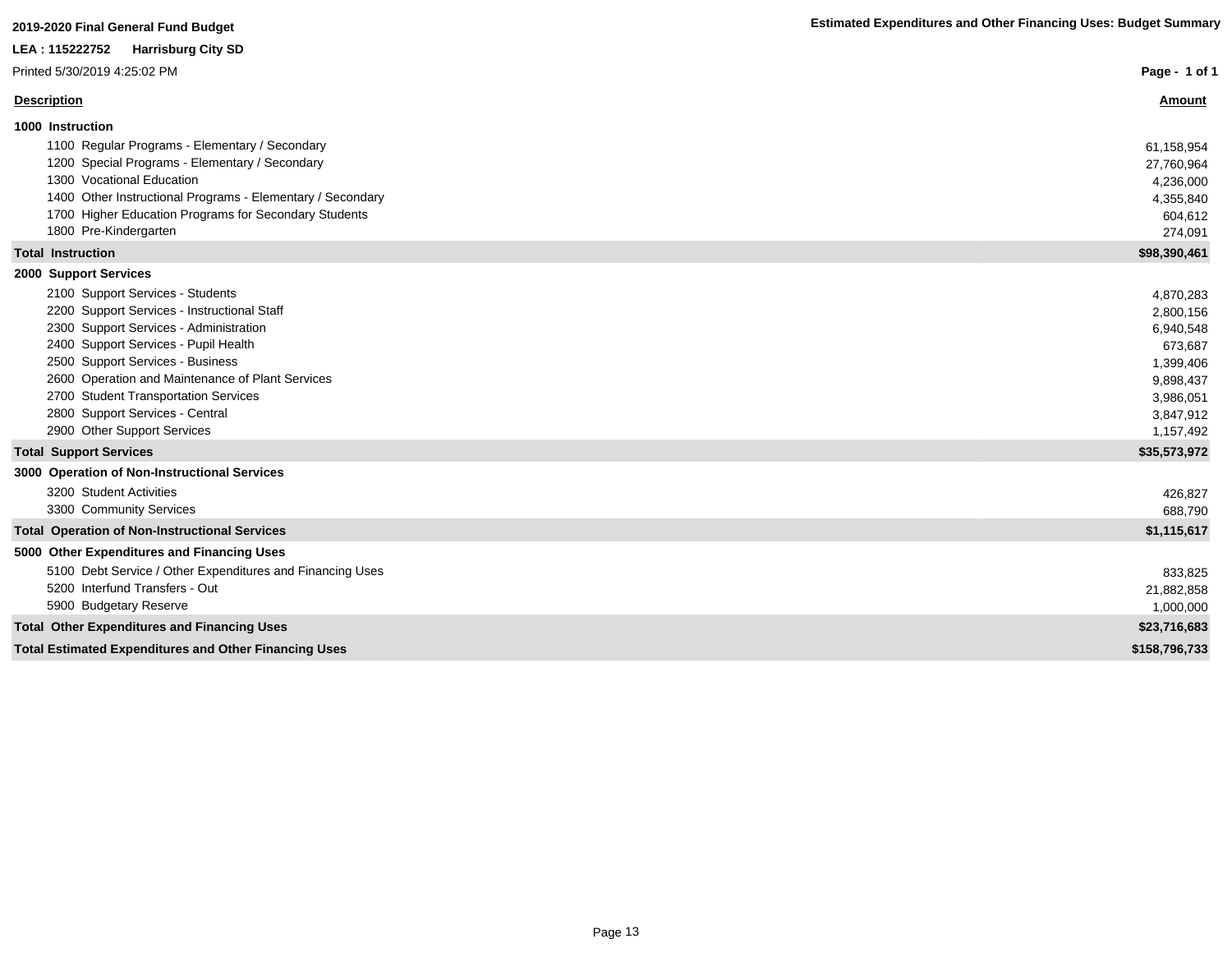| LEA: 115222752 Harrisburg City SD<br>Printed 5/30/2019 4:25:03 PM<br><b>Description</b><br><u>Amount</u><br>1000 Instruction<br>1100 Regular Programs - Elementary / Secondary<br>100 Personnel Services - Salaries<br>27,348,444<br>200 Personnel Services - Employee Benefits<br>19,602,308<br>300 Purchased Professional and Technical Services<br>1,566,143<br>400 Purchased Property Services<br>76,050<br>500 Other Purchased Services<br>10,777,701<br>600 Supplies<br>1,451,436<br>700 Property<br>332,267<br>800 Other Objects<br>4,605 |
|--------------------------------------------------------------------------------------------------------------------------------------------------------------------------------------------------------------------------------------------------------------------------------------------------------------------------------------------------------------------------------------------------------------------------------------------------------------------------------------------------------------------------------------------------|
| Page - 1 of 4                                                                                                                                                                                                                                                                                                                                                                                                                                                                                                                                    |
|                                                                                                                                                                                                                                                                                                                                                                                                                                                                                                                                                  |
|                                                                                                                                                                                                                                                                                                                                                                                                                                                                                                                                                  |
|                                                                                                                                                                                                                                                                                                                                                                                                                                                                                                                                                  |
|                                                                                                                                                                                                                                                                                                                                                                                                                                                                                                                                                  |
|                                                                                                                                                                                                                                                                                                                                                                                                                                                                                                                                                  |
|                                                                                                                                                                                                                                                                                                                                                                                                                                                                                                                                                  |
|                                                                                                                                                                                                                                                                                                                                                                                                                                                                                                                                                  |
|                                                                                                                                                                                                                                                                                                                                                                                                                                                                                                                                                  |
|                                                                                                                                                                                                                                                                                                                                                                                                                                                                                                                                                  |
|                                                                                                                                                                                                                                                                                                                                                                                                                                                                                                                                                  |
|                                                                                                                                                                                                                                                                                                                                                                                                                                                                                                                                                  |
|                                                                                                                                                                                                                                                                                                                                                                                                                                                                                                                                                  |
| <b>Total Regular Programs - Elementary / Secondary</b><br>\$61,158,954                                                                                                                                                                                                                                                                                                                                                                                                                                                                           |
| 1200 Special Programs - Elementary / Secondary<br>100 Personnel Services - Salaries                                                                                                                                                                                                                                                                                                                                                                                                                                                              |
| 10,003,943<br>200 Personnel Services - Employee Benefits                                                                                                                                                                                                                                                                                                                                                                                                                                                                                         |
| 8,268,456<br>300 Purchased Professional and Technical Services<br>1,297,575                                                                                                                                                                                                                                                                                                                                                                                                                                                                      |
| 500 Other Purchased Services<br>7,959,794                                                                                                                                                                                                                                                                                                                                                                                                                                                                                                        |
| 600 Supplies<br>212,845                                                                                                                                                                                                                                                                                                                                                                                                                                                                                                                          |
| 700 Property<br>11,851                                                                                                                                                                                                                                                                                                                                                                                                                                                                                                                           |
| 800 Other Objects<br>6,500                                                                                                                                                                                                                                                                                                                                                                                                                                                                                                                       |
| <b>Total Special Programs - Elementary / Secondary</b><br>\$27,760,964                                                                                                                                                                                                                                                                                                                                                                                                                                                                           |
| 1300 Vocational Education                                                                                                                                                                                                                                                                                                                                                                                                                                                                                                                        |
| 500 Other Purchased Services<br>4,236,000                                                                                                                                                                                                                                                                                                                                                                                                                                                                                                        |
| <b>Total Vocational Education</b><br>\$4,236,000                                                                                                                                                                                                                                                                                                                                                                                                                                                                                                 |
| 1400 Other Instructional Programs - Elementary / Secondary                                                                                                                                                                                                                                                                                                                                                                                                                                                                                       |
| 100 Personnel Services - Salaries<br>603,481                                                                                                                                                                                                                                                                                                                                                                                                                                                                                                     |
| 200 Personnel Services - Employee Benefits<br>267,306                                                                                                                                                                                                                                                                                                                                                                                                                                                                                            |
| 300 Purchased Professional and Technical Services<br>41,393                                                                                                                                                                                                                                                                                                                                                                                                                                                                                      |
| 500 Other Purchased Services<br>3,443,660                                                                                                                                                                                                                                                                                                                                                                                                                                                                                                        |
| \$4,355,840<br>Total Other Instructional Programs - Elementary / Secondary                                                                                                                                                                                                                                                                                                                                                                                                                                                                       |
| 1700 Higher Education Programs for Secondary Students                                                                                                                                                                                                                                                                                                                                                                                                                                                                                            |
| 500 Other Purchased Services<br>604,612                                                                                                                                                                                                                                                                                                                                                                                                                                                                                                          |
| \$604,612<br><b>Total Higher Education Programs for Secondary Students</b>                                                                                                                                                                                                                                                                                                                                                                                                                                                                       |
| 1800 Pre-Kindergarten                                                                                                                                                                                                                                                                                                                                                                                                                                                                                                                            |
| 100 Personnel Services - Salaries<br>94,415                                                                                                                                                                                                                                                                                                                                                                                                                                                                                                      |
| 200 Personnel Services - Employee Benefits<br>71,361<br>300 Purchased Professional and Technical Services                                                                                                                                                                                                                                                                                                                                                                                                                                        |
| 108,315<br>\$274,091<br><b>Total Pre-Kindergarten</b>                                                                                                                                                                                                                                                                                                                                                                                                                                                                                            |
| \$98,390,461<br><b>Total Instruction</b>                                                                                                                                                                                                                                                                                                                                                                                                                                                                                                         |
| 2000 Support Services                                                                                                                                                                                                                                                                                                                                                                                                                                                                                                                            |
| 2100 Support Services - Students                                                                                                                                                                                                                                                                                                                                                                                                                                                                                                                 |

| 100 Personnel Services - Salaries                 |         | 2,890,078 |
|---------------------------------------------------|---------|-----------|
| 200 Personnel Services - Employee Benefits        |         | 1,805,134 |
| 300 Purchased Professional and Technical Services | Page 14 | 136.508   |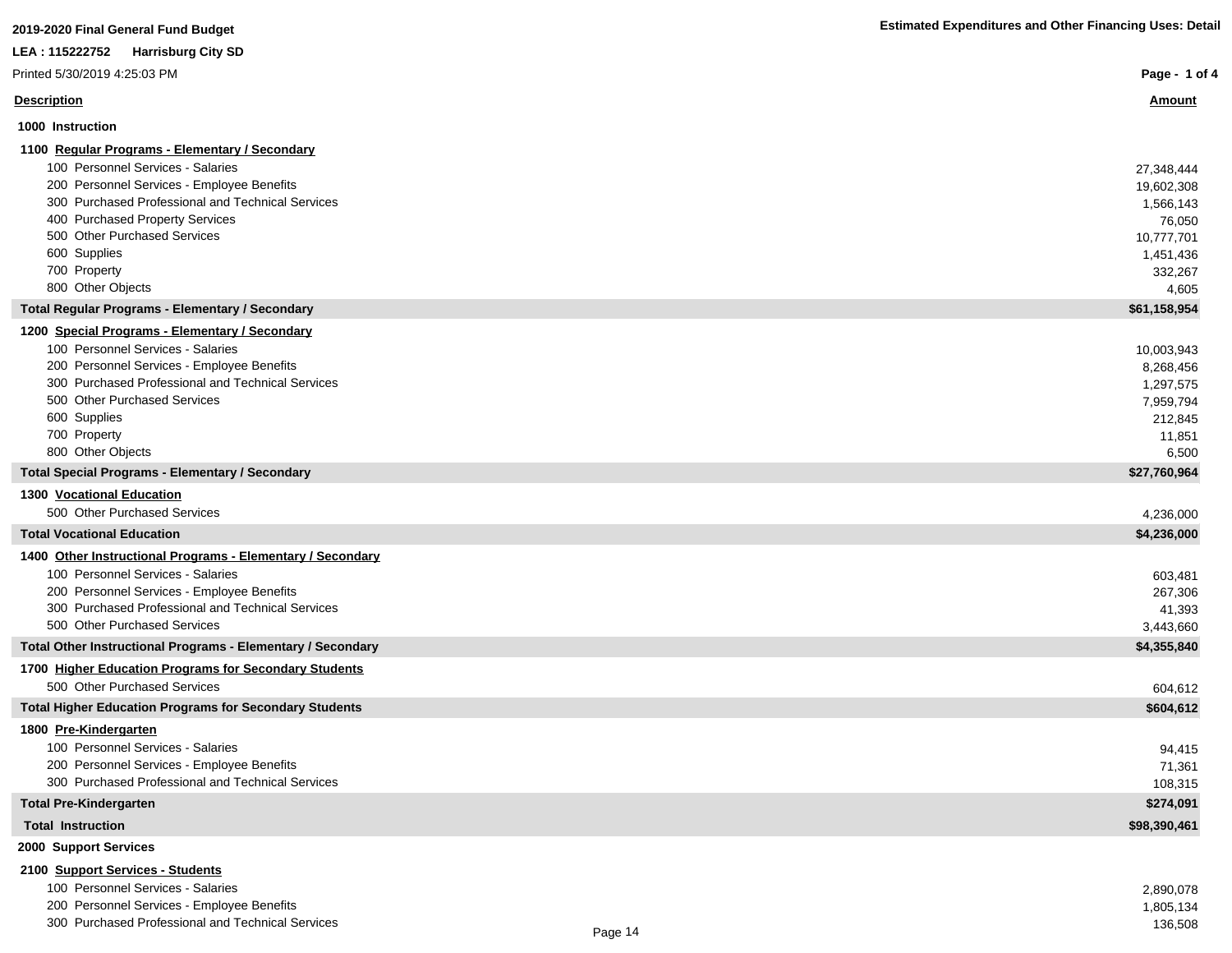| <b>Estimated Expenditures and Other Financing Uses: Detail</b> |  |  |  |  |  |  |
|----------------------------------------------------------------|--|--|--|--|--|--|
|----------------------------------------------------------------|--|--|--|--|--|--|

| 2019-2020 Final General Fund Budget                                                             | <b>Estimated Expenditures and Other Financing Uses: Detail</b> |
|-------------------------------------------------------------------------------------------------|----------------------------------------------------------------|
| LEA : 115222752<br><b>Harrisburg City SD</b>                                                    |                                                                |
| Printed 5/30/2019 4:25:03 PM                                                                    | Page - 2 of 4                                                  |
| <b>Description</b>                                                                              | Amount                                                         |
| 500 Other Purchased Services                                                                    | 22,450                                                         |
| 600 Supplies                                                                                    | 13,994                                                         |
| 800 Other Objects                                                                               | 2,119                                                          |
| <b>Total Support Services - Students</b>                                                        | \$4,870,283                                                    |
| 2200 Support Services - Instructional Staff                                                     |                                                                |
| 100 Personnel Services - Salaries                                                               | 1,026,946                                                      |
| 200 Personnel Services - Employee Benefits                                                      | 1,003,968                                                      |
| 300 Purchased Professional and Technical Services                                               | 636,818                                                        |
| 500 Other Purchased Services                                                                    | 16,803                                                         |
| 600 Supplies                                                                                    | 115,621                                                        |
| <b>Total Support Services - Instructional Staff</b>                                             | \$2,800,156                                                    |
| 2300 Support Services - Administration                                                          |                                                                |
| 100 Personnel Services - Salaries                                                               | 3,213,758                                                      |
| 200 Personnel Services - Employee Benefits                                                      | 2,348,040                                                      |
| 300 Purchased Professional and Technical Services                                               | 1,078,346                                                      |
| 400 Purchased Property Services                                                                 | 794                                                            |
| 500 Other Purchased Services                                                                    | 200,913                                                        |
| 600 Supplies                                                                                    | 29,549                                                         |
| 700 Property                                                                                    | 13,498                                                         |
| 800 Other Objects                                                                               | 55,650                                                         |
| <b>Total Support Services - Administration</b>                                                  | \$6,940,548                                                    |
| 2400 Support Services - Pupil Health                                                            |                                                                |
| 100 Personnel Services - Salaries                                                               | 181,117                                                        |
| 200 Personnel Services - Employee Benefits                                                      | 109,091                                                        |
| 300 Purchased Professional and Technical Services                                               | 375,705                                                        |
| 500 Other Purchased Services                                                                    | 526                                                            |
| 600 Supplies                                                                                    | 7,248                                                          |
| <b>Total Support Services - Pupil Health</b>                                                    | \$673,687                                                      |
| 2500 Support Services - Business                                                                |                                                                |
| 100 Personnel Services - Salaries                                                               | 672,523                                                        |
| 200 Personnel Services - Employee Benefits<br>300 Purchased Professional and Technical Services | 503,631                                                        |
|                                                                                                 | 111,562                                                        |
| 400 Purchased Property Services<br>500 Other Purchased Services                                 | 7,423                                                          |
| 600 Supplies                                                                                    | 14,195                                                         |
| 800 Other Objects                                                                               | 86,679<br>3,393                                                |
| <b>Total Support Services - Business</b>                                                        | \$1,399,406                                                    |
| 2600 Operation and Maintenance of Plant Services                                                |                                                                |
| 100 Personnel Services - Salaries                                                               | 2,026,792                                                      |
| 200 Personnel Services - Employee Benefits                                                      | 1,953,383                                                      |
| 300 Purchased Professional and Technical Services                                               | 1,018,310                                                      |
| 400 Purchased Property Services                                                                 | 3,458,256                                                      |
| 500 Other Purchased Services                                                                    | 723,431                                                        |

700 Property 145,671 Page 15

600 Supplies 568,738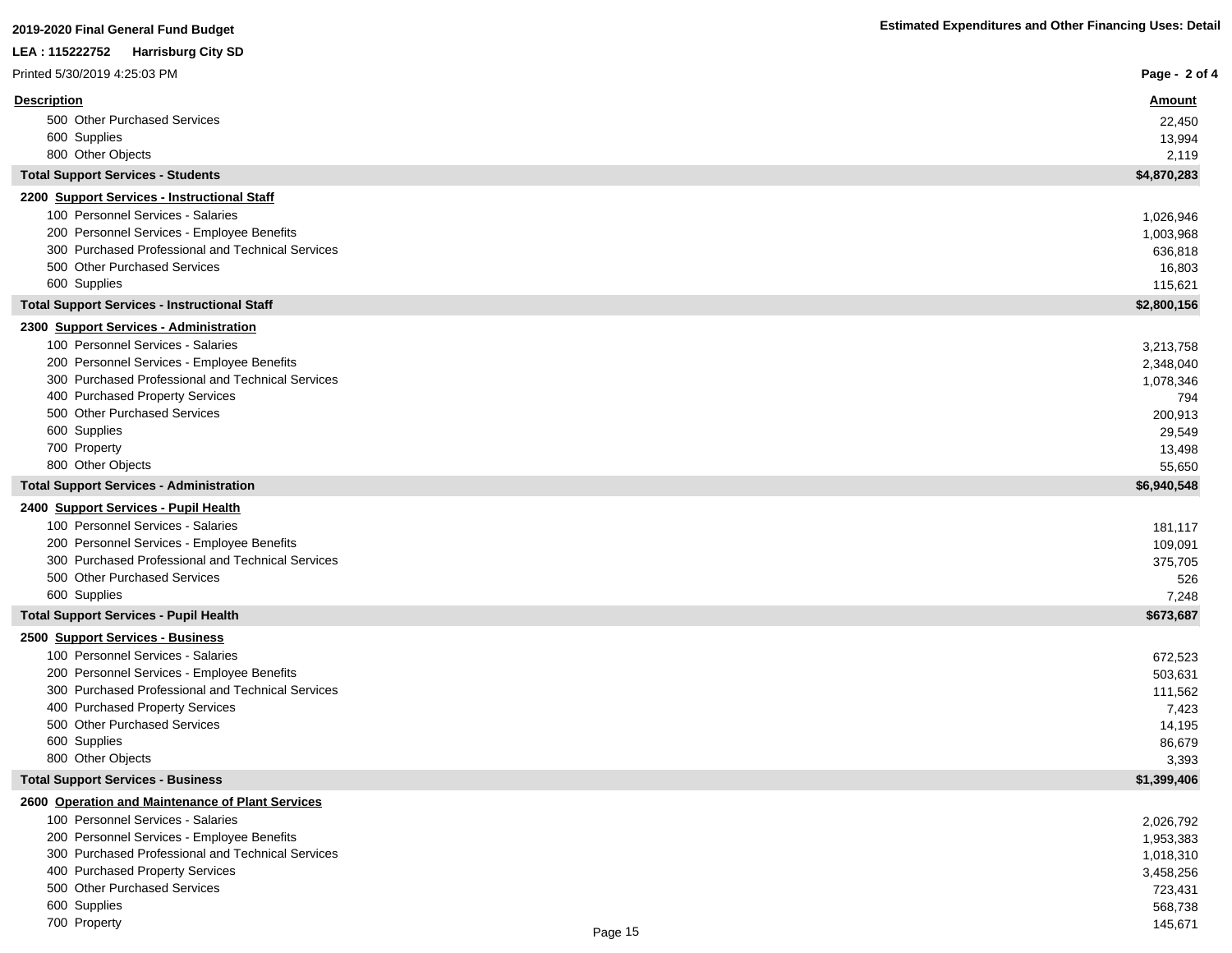| LEA: 115222752 Harrisburg City SD                                                               |                  |
|-------------------------------------------------------------------------------------------------|------------------|
| Printed 5/30/2019 4:25:03 PM                                                                    | Page - 3 of 4    |
| <b>Description</b>                                                                              | <u>Amount</u>    |
| 800 Other Objects                                                                               | 3,856            |
| <b>Total Operation and Maintenance of Plant Services</b>                                        | \$9,898,437      |
| 2700 Student Transportation Services                                                            |                  |
| 100 Personnel Services - Salaries                                                               | 71,517           |
| 200 Personnel Services - Employee Benefits                                                      | 54,719           |
| 300 Purchased Professional and Technical Services                                               | 22,634           |
| 500 Other Purchased Services<br>600 Supplies                                                    | 3,594,602        |
| <b>Total Student Transportation Services</b>                                                    | 242,579          |
|                                                                                                 | \$3,986,051      |
| 2800 Support Services - Central<br>100 Personnel Services - Salaries                            | 1,395,715        |
| 200 Personnel Services - Employee Benefits                                                      | 1,053,923        |
| 300 Purchased Professional and Technical Services                                               | 215,797          |
| 400 Purchased Property Services                                                                 | 442,156          |
| 500 Other Purchased Services                                                                    | 40,562           |
| 600 Supplies                                                                                    | 74,890           |
| 700 Property                                                                                    | 623,186          |
| 800 Other Objects                                                                               | 1,683            |
| <b>Total Support Services - Central</b>                                                         | \$3,847,912      |
| 2900 Other Support Services                                                                     |                  |
| 500 Other Purchased Services                                                                    | 52,575           |
| 800 Other Objects                                                                               | 1,104,917        |
| <b>Total Other Support Services</b>                                                             | \$1,157,492      |
| <b>Total Support Services</b>                                                                   | \$35,573,972     |
| 3000 Operation of Non-Instructional Services                                                    |                  |
| 3200 Student Activities                                                                         |                  |
| 100 Personnel Services - Salaries                                                               | 187,327          |
| 200 Personnel Services - Employee Benefits<br>300 Purchased Professional and Technical Services | 93,300           |
| 400 Purchased Property Services                                                                 | 23,968<br>14,729 |
| 500 Other Purchased Services                                                                    | 69,419           |
| 600 Supplies                                                                                    | 30,442           |
| 800 Other Objects                                                                               | 7,642            |
| <b>Total Student Activities</b>                                                                 | \$426,827        |
| 3300 Community Services                                                                         |                  |
| 100 Personnel Services - Salaries                                                               | 427,285          |
| 200 Personnel Services - Employee Benefits                                                      | 251,418          |
| 600 Supplies                                                                                    | 10,087           |
| <b>Total Community Services</b>                                                                 | \$688,790        |
| <b>Total Operation of Non-Instructional Services</b>                                            | \$1,115,617      |

# **5000 Other Expenditures and Financing Uses**

# **5100 Debt Service / Other Expenditures and Financing Uses**

800 Other Objects 833,825

ľ

×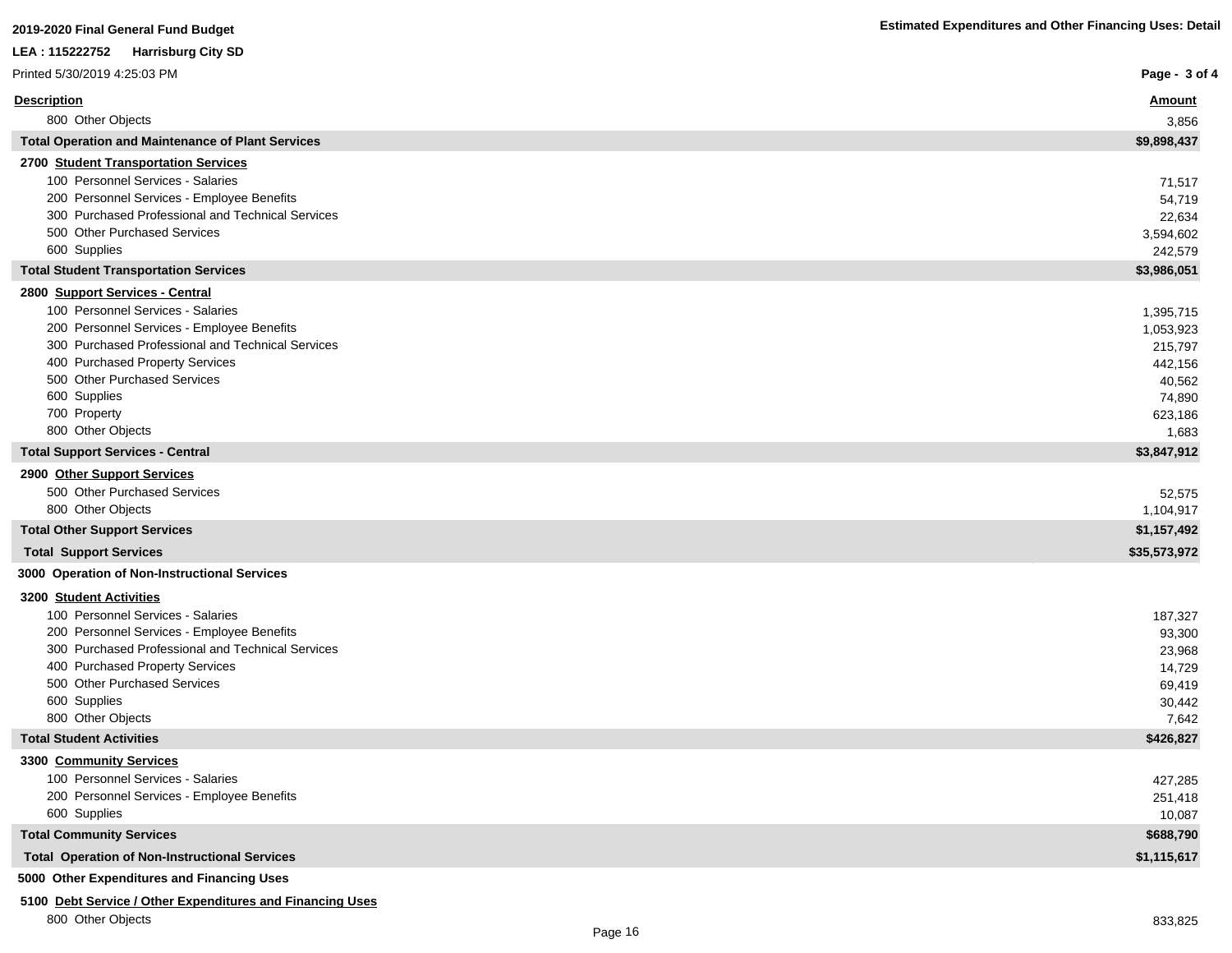| <u>zo i J-zozo i mar Ocherar i unu Duuget</u>                     |               |
|-------------------------------------------------------------------|---------------|
| LEA: 115222752 Harrisburg City SD                                 |               |
| Printed 5/30/2019 4:25:03 PM                                      | Page - 4 of 4 |
| <b>Description</b>                                                | <b>Amount</b> |
| <b>Total Debt Service / Other Expenditures and Financing Uses</b> | \$833,825     |
| 5200 Interfund Transfers - Out<br>900 Other Uses of Funds         | 21,882,858    |
| <b>Total Interfund Transfers - Out</b>                            | \$21,882,858  |
| 5900 Budgetary Reserve<br>800 Other Objects                       | 1,000,000     |
| <b>Total Budgetary Reserve</b>                                    | \$1,000,000   |
| <b>Total Other Expenditures and Financing Uses</b>                | \$23,716,683  |
| <b>TOTAL EXPENDITURES</b>                                         | \$158,796,733 |
|                                                                   |               |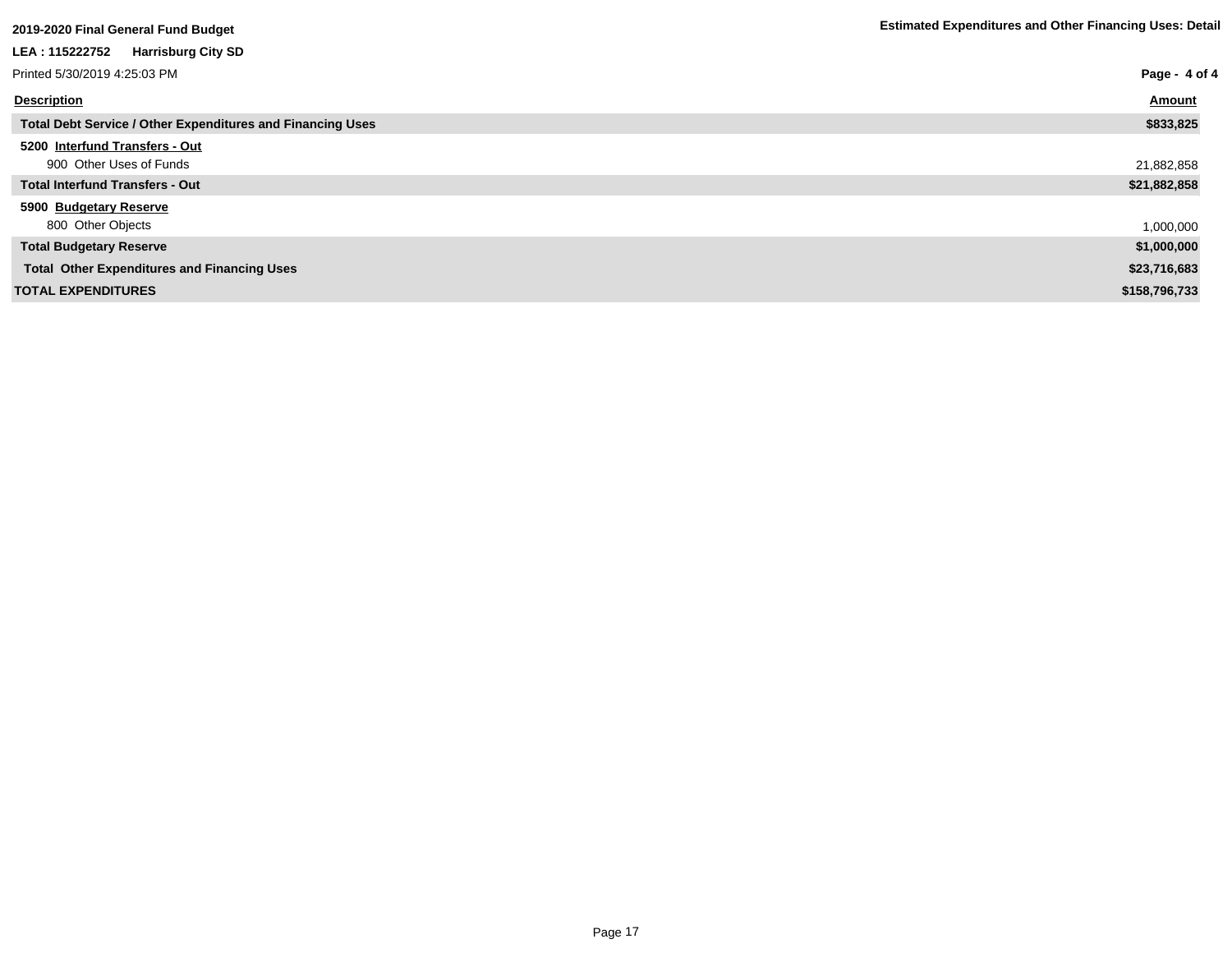| 2019-2020 Final General Fund Budget | <b>Schedule Of Cash And Investments (CAIN)</b> |
|-------------------------------------|------------------------------------------------|
|                                     |                                                |

|                              | $2010$ 2020 : $1101$ 001101 01 : 0110 20090; |
|------------------------------|----------------------------------------------|
| LEA: 115222752               | <b>Harrisburg City SD</b>                    |
| Printed 5/30/2019 4:25:03 PM |                                              |

| Page - 1 of 2 |  |  |  |
|---------------|--|--|--|
|---------------|--|--|--|

| <b>Cash and Short-Term Investments</b>                       | 06/30/2019 Estimate | 06/30/2020 Projection |
|--------------------------------------------------------------|---------------------|-----------------------|
| General Fund                                                 | 14,803,844          | 11,760,724            |
| Public Purpose (Expendable) Trust Fund                       |                     |                       |
| Other Comptroller-Approved Special Revenue Funds             |                     |                       |
| Athletic / School-Sponsored Extra Curricular Activities Fund |                     |                       |
| Capital Reserve Fund - § 690, §1850                          |                     |                       |
| Capital Reserve Fund - § 1431                                |                     |                       |
| Other Capital Projects Fund                                  |                     |                       |
| Debt Service Fund                                            |                     |                       |
| Food Service / Cafeteria Operations Fund                     |                     |                       |
| Child Care Operations Fund                                   |                     |                       |
| Other Enterprise Funds                                       |                     |                       |
| <b>Internal Service Fund</b>                                 |                     |                       |
| Private Purpose Trust Fund                                   |                     |                       |
| <b>Investment Trust Fund</b>                                 |                     |                       |
| Pension Trust Fund                                           |                     |                       |
| <b>Activity Fund</b>                                         |                     |                       |
| Other Agency Fund                                            |                     |                       |
| Permanent Fund                                               |                     |                       |
| <b>Total Cash and Short-Term Investments</b>                 | \$14,803,844        | \$11,760,724          |
| Long-Term Investments                                        | 06/30/2019 Estimate | 06/30/2020 Projection |

| <b>Long-Term Investments</b> |
|------------------------------|
|                              |

General Fund Public Purpose (Expendable) Trust Fund Other Comptroller-Approved Special Revenue Funds Athletic / School-Sponsored Extra Curricular Activities Fund Capital Reserve Fund - § 690, §1850 Capital Reserve Fund - § 1431 Other Capital Projects Fund Debt Service Fund Food Service / Cafeteria Operations Fund Child Care Operations Fund Other Enterprise Funds Internal Service Fund Private Purpose Trust Fund Investment Trust Fund Pension Trust Fund Activity Fund Other Agency Fund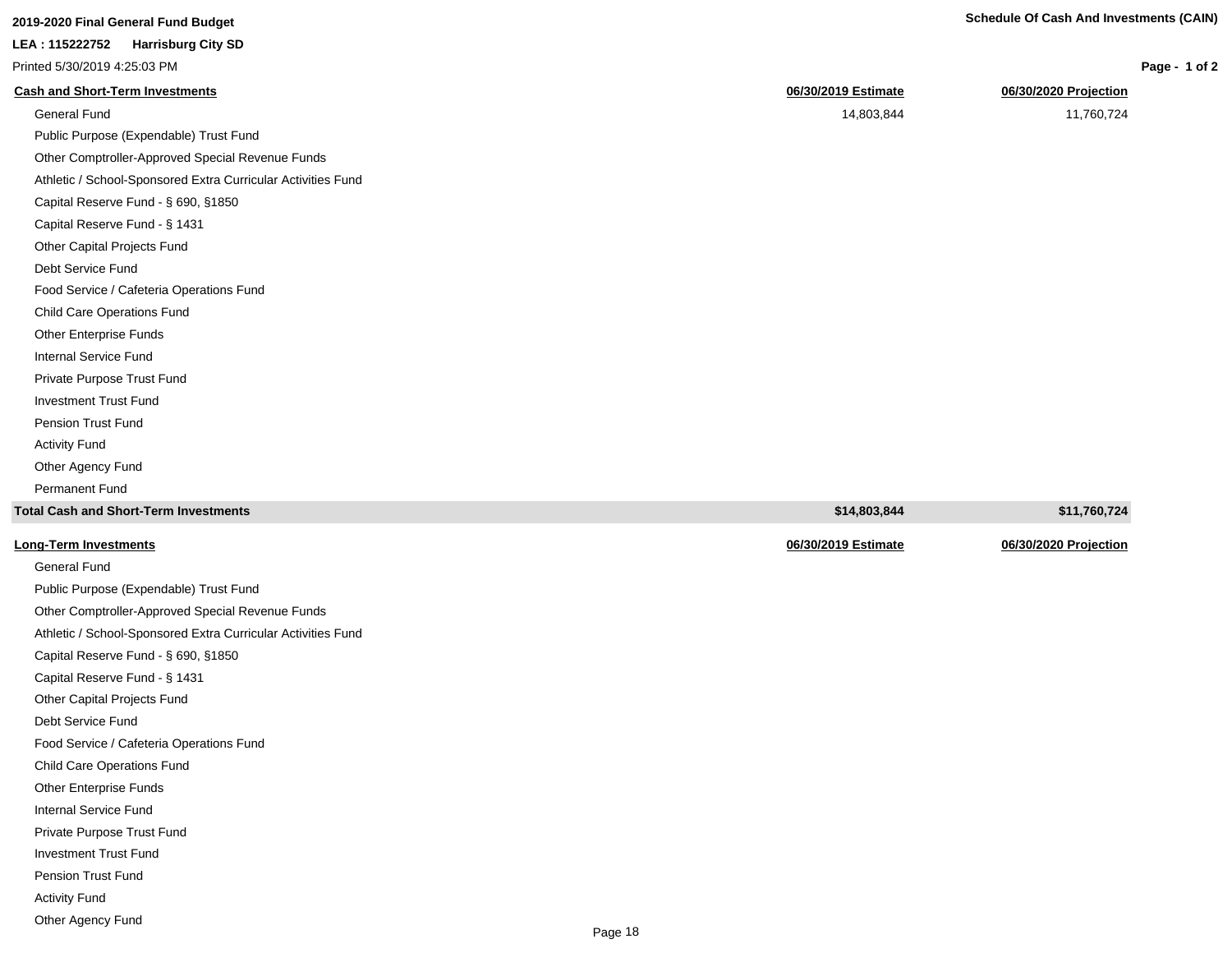| 2019-2020 Final General Fund Budget          |                     | <b>Schedule Of Cash And Investments (CAIN)</b> |               |
|----------------------------------------------|---------------------|------------------------------------------------|---------------|
| <b>Harrisburg City SD</b><br>LEA : 115222752 |                     |                                                |               |
| Printed 5/30/2019 4:25:03 PM                 |                     |                                                | Page - 2 of 2 |
| <b>Long-Term Investments</b>                 | 06/30/2019 Estimate | 06/30/2020 Projection                          |               |
| <b>Permanent Fund</b>                        |                     |                                                |               |
| <b>Total Long-Term Investments</b>           |                     |                                                |               |
| <b>TOTAL CASH AND INVESTMENTS</b>            | \$14,803,844        | \$11,760,724                                   |               |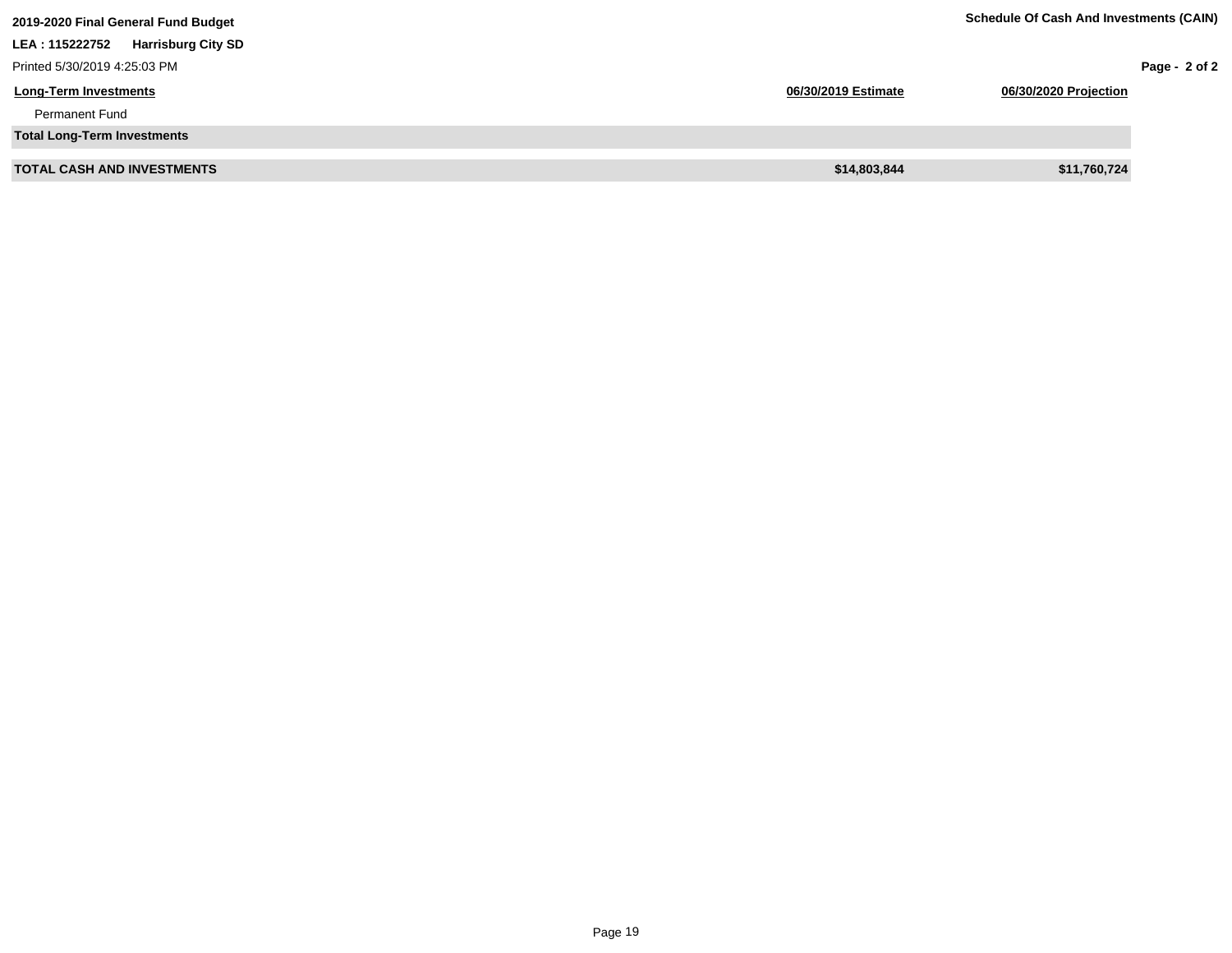| 2019-2020 Final General Fund Budget                                |                     | <b>Schedule Of Indebtedness (DEBT)</b> |               |
|--------------------------------------------------------------------|---------------------|----------------------------------------|---------------|
| LEA : 115222752<br><b>Harrisburg City SD</b>                       |                     |                                        |               |
| Printed 5/30/2019 4:25:04 PM                                       |                     |                                        | Page - 1 of 6 |
|                                                                    |                     |                                        |               |
| <b>Long-Term Indebtedness</b>                                      | 06/30/2019 Estimate | 06/30/2020 Projection                  |               |
| <b>General Fund</b>                                                |                     |                                        |               |
| 0510 Bonds Payable                                                 | 231,124,000         | 222,144,000                            |               |
| 0520 Extended-Term Financing Agreements Payable                    |                     |                                        |               |
| 0530 Lease-Purchase Obligations                                    |                     |                                        |               |
| 0540 Accumulated Compensated Absences                              |                     |                                        |               |
| 0550 Authority Lease Obligations                                   |                     |                                        |               |
| 0560 Other Post-Employment Benefits (OPEB)                         |                     |                                        |               |
| 0599 Other Noncurrent Liabilities                                  |                     |                                        |               |
| <b>Total General Fund</b>                                          | \$231,124,000       | \$222,144,000                          |               |
| <b>Public Purpose (Expendable) Trust Fund</b>                      |                     |                                        |               |
| 0510 Bonds Payable                                                 |                     |                                        |               |
| 0520 Extended-Term Financing Agreements Payable                    |                     |                                        |               |
| 0530 Lease-Purchase Obligations                                    |                     |                                        |               |
| 0540 Accumulated Compensated Absences                              |                     |                                        |               |
| 0550 Authority Lease Obligations                                   |                     |                                        |               |
| 0560 Other Post-Employment Benefits (OPEB)                         |                     |                                        |               |
| 0599 Other Noncurrent Liabilities                                  |                     |                                        |               |
| Total Public Purpose (Expendable) Trust Fund                       |                     |                                        |               |
| Other Comptroller-Approved Special Revenue Funds                   |                     |                                        |               |
| 0510 Bonds Payable                                                 |                     |                                        |               |
| 0520 Extended-Term Financing Agreements Payable                    |                     |                                        |               |
| 0530 Lease-Purchase Obligations                                    |                     |                                        |               |
| 0540 Accumulated Compensated Absences                              |                     |                                        |               |
| 0550 Authority Lease Obligations                                   |                     |                                        |               |
| 0560 Other Post-Employment Benefits (OPEB)                         |                     |                                        |               |
| 0599 Other Noncurrent Liabilities                                  |                     |                                        |               |
| Total Other Comptroller-Approved Special Revenue Funds             |                     |                                        |               |
| Athletic / School-Sponsored Extra Curricular Activities Fund       |                     |                                        |               |
| 0510 Bonds Payable                                                 |                     |                                        |               |
| 0520 Extended-Term Financing Agreements Payable                    |                     |                                        |               |
| 0530 Lease-Purchase Obligations                                    |                     |                                        |               |
| 0540 Accumulated Compensated Absences                              |                     |                                        |               |
| 0550 Authority Lease Obligations                                   |                     |                                        |               |
| 0560 Other Post-Employment Benefits (OPEB)                         |                     |                                        |               |
| 0599 Other Noncurrent Liabilities                                  |                     |                                        |               |
| Total Athletic / School-Sponsored Extra Curricular Activities Fund |                     |                                        |               |
| Capital Reserve Fund - § 690, §1850                                |                     |                                        |               |
| 0510 Bonds Payable                                                 |                     |                                        |               |

0520 Extended-Term Financing Agreements Payable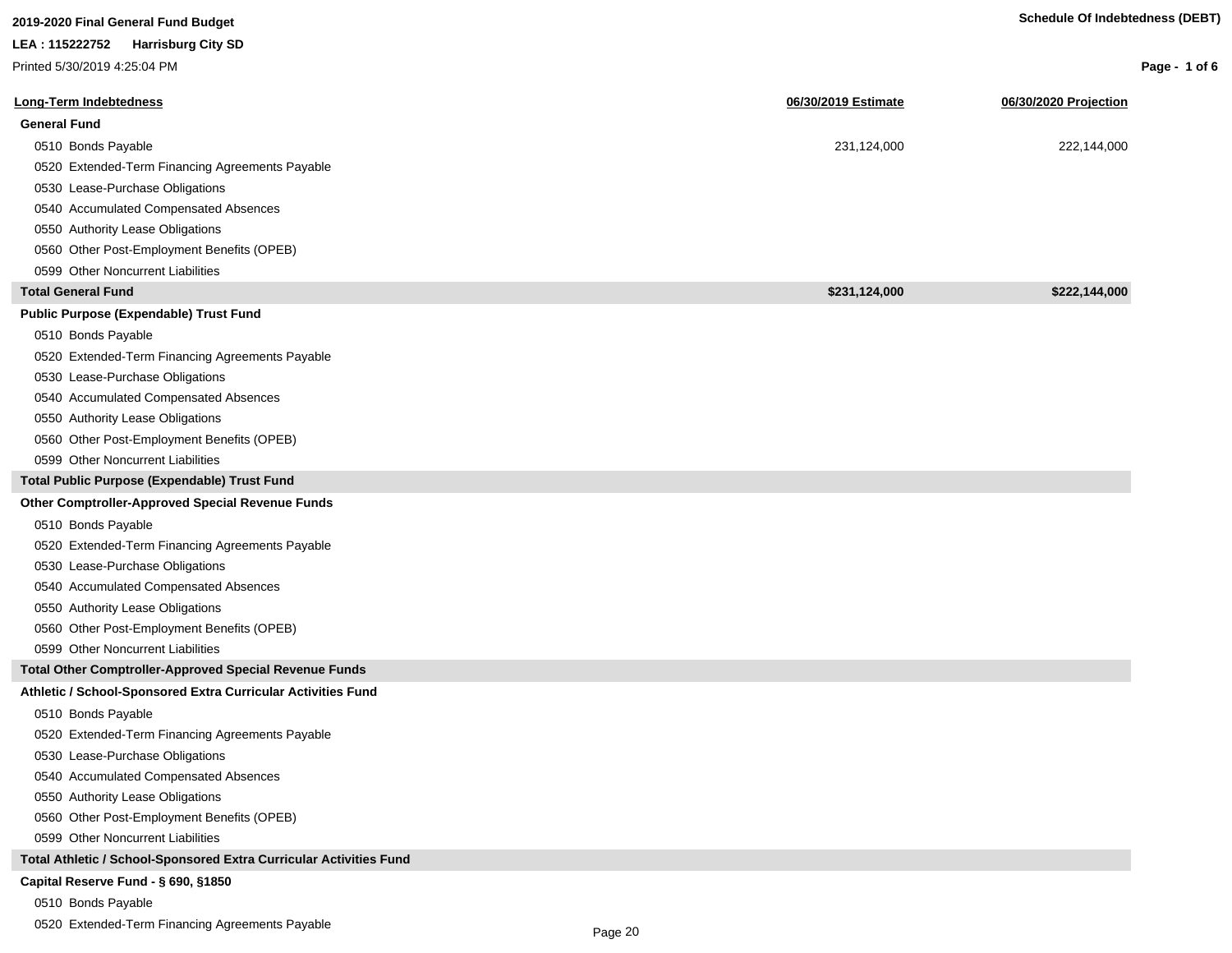| 2019-2020 Final General Fund Budget |
|-------------------------------------|
|                                     |

**LEA : 115222752 Harrisburg City SD**

Printed 5/30/2019 4:25:04 PM

## **Long-Term Indebtedness 06/30/2019 Estimate 06/30/2020 Projection**

0530 Lease-Purchase Obligations

0540 Accumulated Compensated Absences

0550 Authority Lease Obligations

0560 Other Post-Employment Benefits (OPEB)

0599 Other Noncurrent Liabilities

# **Total Capital Reserve Fund - § 690, §1850**

## **Capital Reserve Fund - § 1431**

0510 Bonds Payable

0520 Extended-Term Financing Agreements Payable

0530 Lease-Purchase Obligations

0540 Accumulated Compensated Absences

0550 Authority Lease Obligations

0560 Other Post-Employment Benefits (OPEB)

0599 Other Noncurrent Liabilities

# **Total Capital Reserve Fund - § 1431**

## **Other Capital Projects Fund**

0510 Bonds Payable

0520 Extended-Term Financing Agreements Payable

0530 Lease-Purchase Obligations

0540 Accumulated Compensated Absences

0550 Authority Lease Obligations

0560 Other Post-Employment Benefits (OPEB)

0599 Other Noncurrent Liabilities

# **Total Other Capital Projects Fund**

# **Debt Service Fund**

0510 Bonds Payable

0520 Extended-Term Financing Agreements Payable

0530 Lease-Purchase Obligations

0540 Accumulated Compensated Absences

0550 Authority Lease Obligations

0560 Other Post-Employment Benefits (OPEB)

0599 Other Noncurrent Liabilities

# **Total Debt Service Fund**

# **Food Service / Cafeteria Operations Fund**

0510 Bonds Payable

0520 Extended-Term Financing Agreements Payable

0530 Lease-Purchase Obligations

0540 Accumulated Compensated Absences

0550 Authority Lease Obligations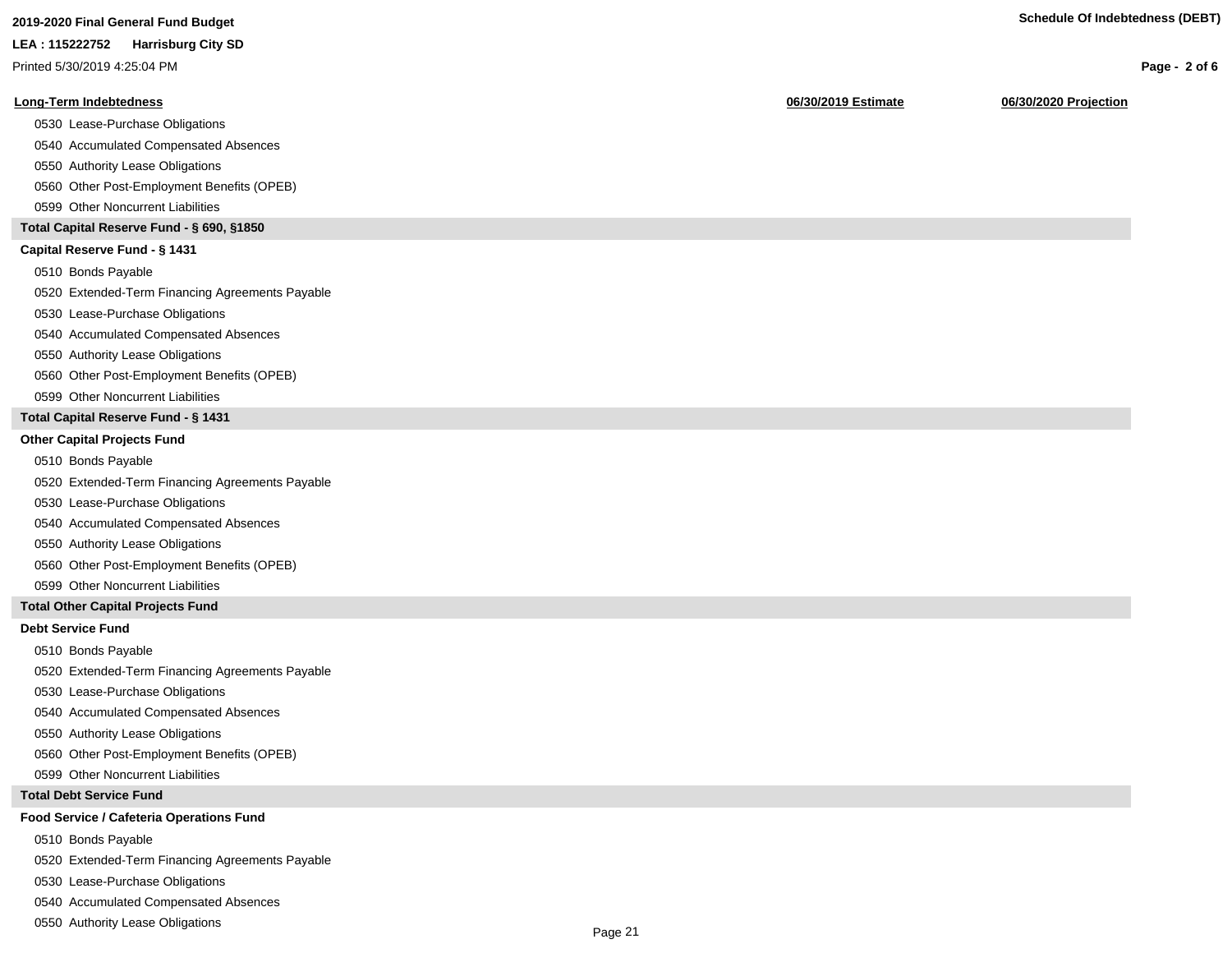**Page - 3 of 6**

#### **LEA : 115222752 Harrisburg City SD**

Printed 5/30/2019 4:25:04 PM

## **Long-Term Indebtedness 06/30/2019 Estimate 06/30/2020 Projection**

0560 Other Post-Employment Benefits (OPEB)

0599 Other Noncurrent Liabilities

# **Total Food Service / Cafeteria Operations Fund**

# **Child Care Operations Fund**

0510 Bonds Payable

0520 Extended-Term Financing Agreements Payable

- 0530 Lease-Purchase Obligations
- 0540 Accumulated Compensated Absences
- 0550 Authority Lease Obligations
- 0560 Other Post-Employment Benefits (OPEB)
- 0599 Other Noncurrent Liabilities

# **Total Child Care Operations Fund**

# **Other Enterprise Funds**

- 0510 Bonds Payable
- 0520 Extended-Term Financing Agreements Payable
- 0530 Lease-Purchase Obligations
- 0540 Accumulated Compensated Absences
- 0550 Authority Lease Obligations
- 0560 Other Post-Employment Benefits (OPEB)
- 0599 Other Noncurrent Liabilities

# **Total Other Enterprise Funds**

## **Internal Service Fund**

- 0510 Bonds Payable
- 0520 Extended-Term Financing Agreements Payable
- 0530 Lease-Purchase Obligations
- 0540 Accumulated Compensated Absences
- 0550 Authority Lease Obligations
- 0560 Other Post-Employment Benefits (OPEB)
- 0599 Other Noncurrent Liabilities

## **Total Internal Service Fund**

#### **Private Purpose Trust Fund**

- 0510 Bonds Payable
- 0520 Extended-Term Financing Agreements Payable
- 0530 Lease-Purchase Obligations
- 0540 Accumulated Compensated Absences
- 0550 Authority Lease Obligations
- 0560 Other Post-Employment Benefits (OPEB)
- 0599 Other Noncurrent Liabilities
- **Total Private Purpose Trust Fund**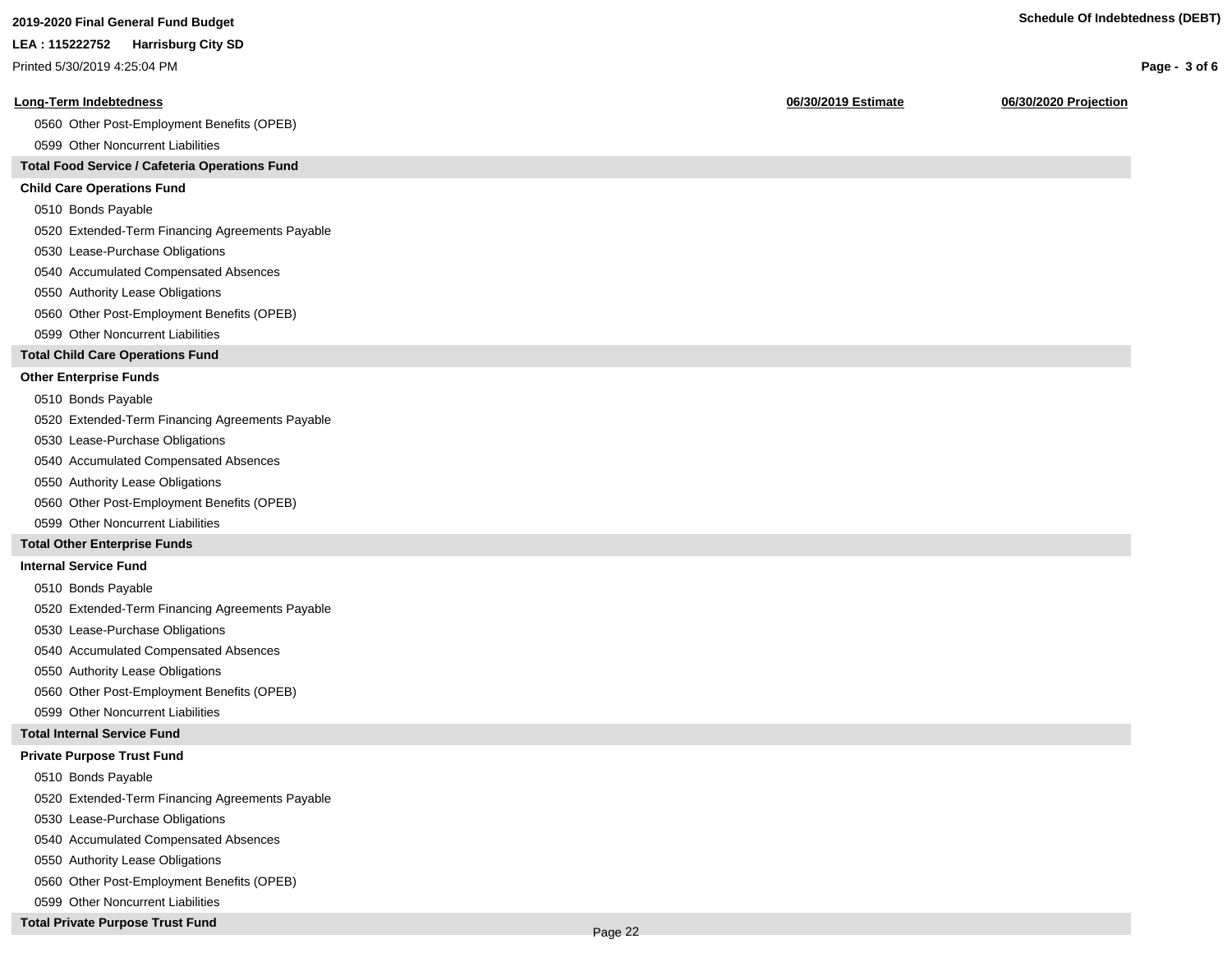# **2019-2020 Final General Fund Budget Schedule Of Indebtedness (DEBT)**

#### **LEA : 115222752 Harrisburg City SD**

Printed 5/30/2019 4:25:04 PM

#### **Long-Term Indebtedness 06/30/2019 Estimate 06/30/2020 Projection**

# **Investment Trust Fund**

- 0510 Bonds Payable
- 0520 Extended-Term Financing Agreements Payable
- 0530 Lease-Purchase Obligations
- 0540 Accumulated Compensated Absences
- 0550 Authority Lease Obligations
- 0560 Other Post-Employment Benefits (OPEB)
- 0599 Other Noncurrent Liabilities

# **Total Investment Trust Fund**

# **Pension Trust Fund**

## 0510 Bonds Payable

- 0520 Extended-Term Financing Agreements Payable
- 0530 Lease-Purchase Obligations
- 0540 Accumulated Compensated Absences
- 0550 Authority Lease Obligations
- 0560 Other Post-Employment Benefits (OPEB)
- 0599 Other Noncurrent Liabilities

# **Total Pension Trust Fund**

#### **Activity Fund**

- 0510 Bonds Payable
- 0520 Extended-Term Financing Agreements Payable
- 0530 Lease-Purchase Obligations
- 0540 Accumulated Compensated Absences
- 0550 Authority Lease Obligations
- 0560 Other Post-Employment Benefits (OPEB)
- 0599 Other Noncurrent Liabilities

# **Total Activity Fund**

## **Other Agency Fund**

- 0510 Bonds Payable
- 0520 Extended-Term Financing Agreements Payable
- 0530 Lease-Purchase Obligations
- 0540 Accumulated Compensated Absences
- 0550 Authority Lease Obligations
- 0560 Other Post-Employment Benefits (OPEB)
- 0599 Other Noncurrent Liabilities

#### **Total Other Agency Fund**

#### **Permanent Fund**

- 0510 Bonds Payable
- 0520 Extended-Term Financing Agreements Payable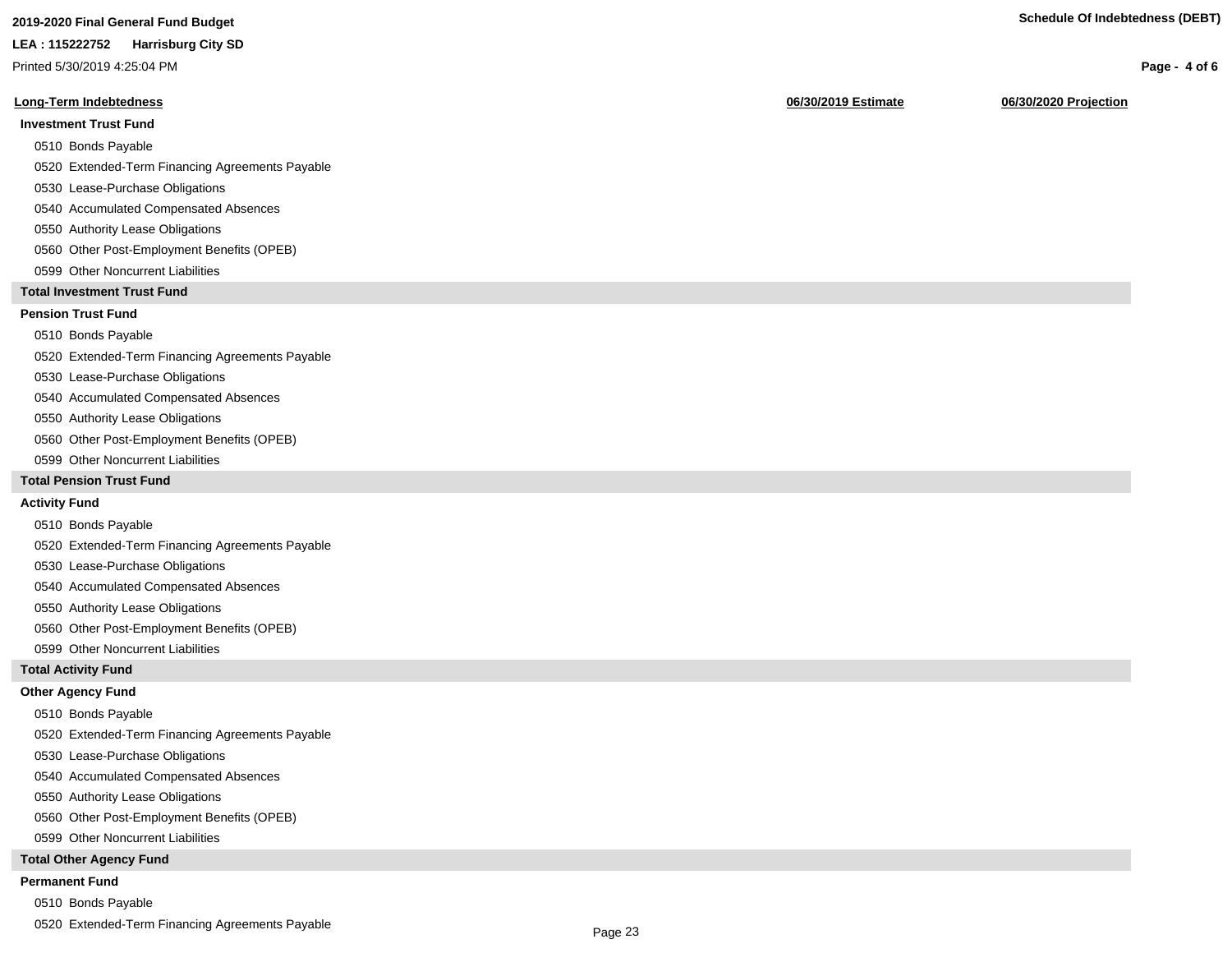| 2019-2020 Final General Fund Budget         |                     | Schedule Of Indebtedness (DEBT) |
|---------------------------------------------|---------------------|---------------------------------|
| LEA: 115222752<br><b>Harrisburg City SD</b> |                     |                                 |
| Printed 5/30/2019 4:25:04 PM                |                     | Page - $5$ of 6                 |
| Long-Term Indebtedness                      | 06/30/2019 Estimate | 06/30/2020 Projection           |
| 0530 Lease-Purchase Obligations             |                     |                                 |
| 0540 Accumulated Compensated Absences       |                     |                                 |
| 0550 Authority Lease Obligations            |                     |                                 |
| 0560 Other Post-Employment Benefits (OPEB)  |                     |                                 |
| 0599 Other Noncurrent Liabilities           |                     |                                 |
| <b>Total Permanent Fund</b>                 |                     |                                 |
| <b>Total Long-Term Indebtedness</b>         | \$231,124,000       | \$222.144.000                   |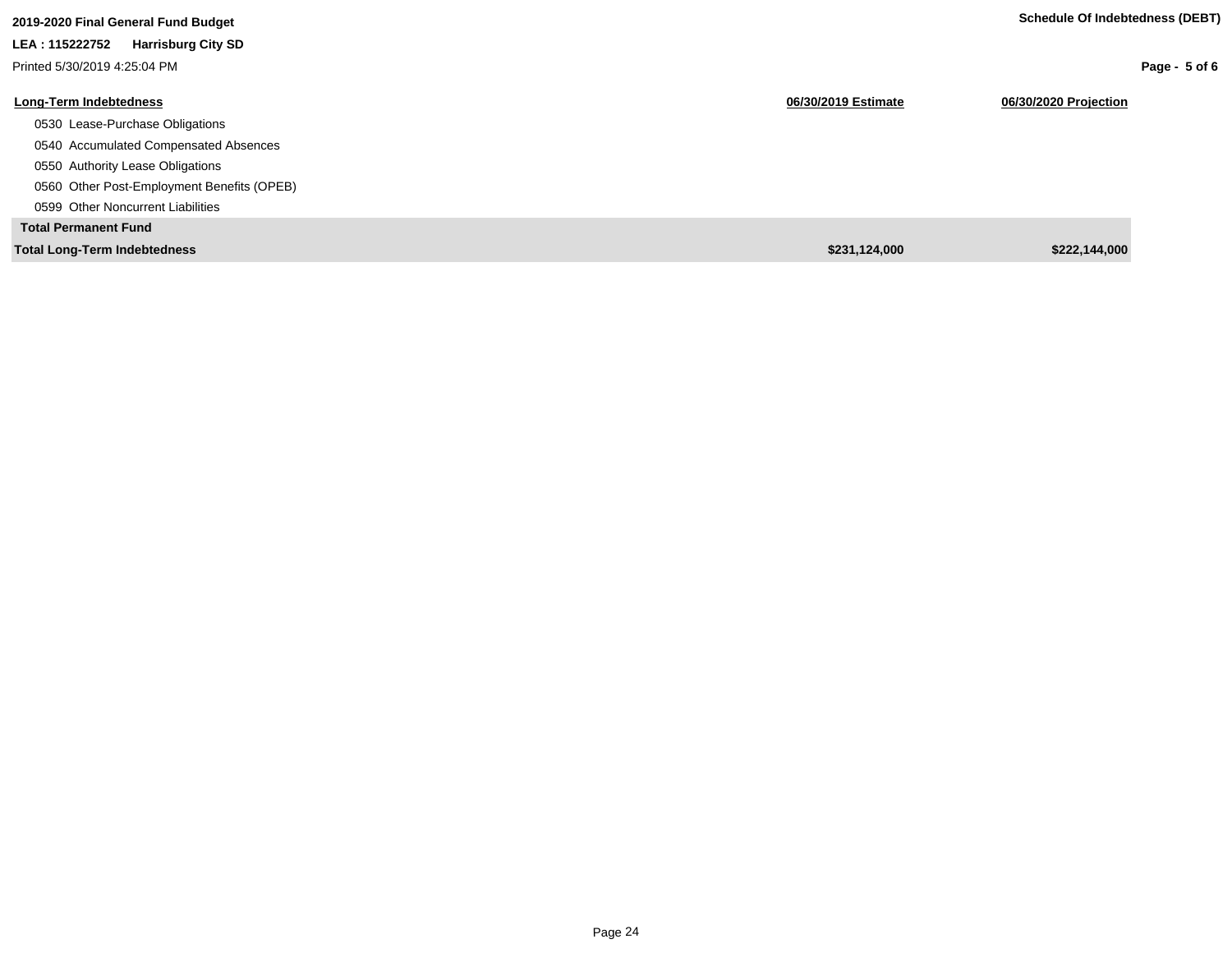**Page - 6 of 6**

# **2019-2020 Final General Fund Budget Schedule Of Indebtedness (DEBT)**

# **LEA : 115222752 Harrisburg City SD**

Printed 5/30/2019 4:25:04 PM

# **Short-Term Payables 06/30/2019 Estimate 06/30/2020 Projection**

| <b>General Fund</b>                                          |               |               |
|--------------------------------------------------------------|---------------|---------------|
| Public Purpose (Expendable) Trust Fund                       |               |               |
| Other Comptroller-Approved Special Revenue Funds             |               |               |
| Athletic / School-Sponsored Extra Curricular Activities Fund |               |               |
| Capital Reserve Fund - § 690, §1850                          |               |               |
| Capital Reserve Fund - § 1431                                |               |               |
| Other Capital Projects Fund                                  |               |               |
| Debt Service Fund                                            |               |               |
| Food Service / Cafeteria Operations Fund                     |               |               |
| <b>Child Care Operations Fund</b>                            |               |               |
| Other Enterprise Funds                                       |               |               |
| Internal Service Fund                                        |               |               |
| Private Purpose Trust Fund                                   |               |               |
| <b>Investment Trust Fund</b>                                 |               |               |
| Pension Trust Fund                                           |               |               |
| <b>Activity Fund</b>                                         |               |               |
| Other Agency Fund                                            |               |               |
| Permanent Fund                                               |               |               |
| <b>Total Short-Term Payables</b>                             |               |               |
|                                                              |               |               |
| <b>TOTAL INDEBTEDNESS</b>                                    | \$231,124,000 | \$222,144,000 |